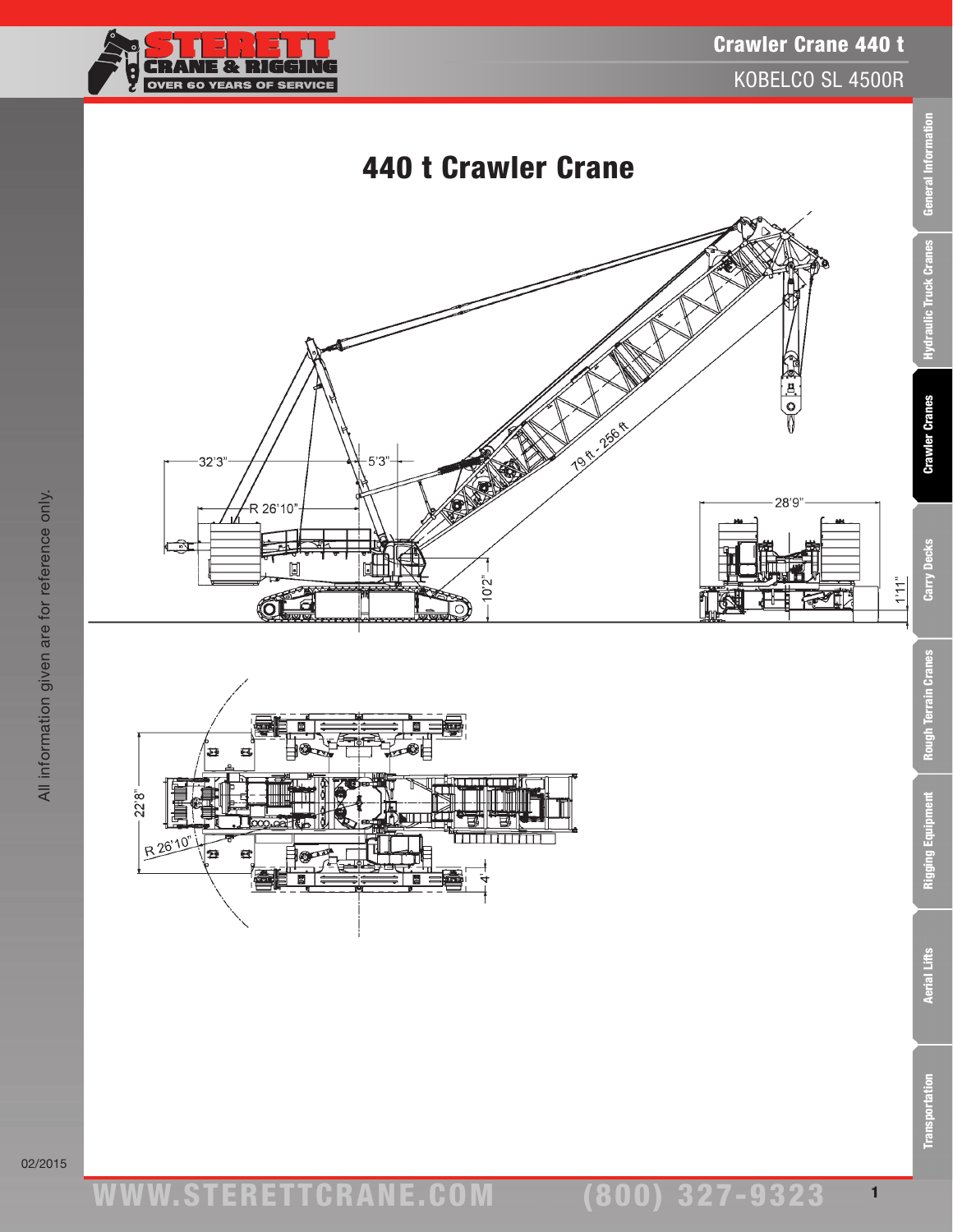

₫



**Aerial Lifts** 

# (800) 327-9323 www.STERETTCRAnE.Com

**Crawler Cranes** 

Carry Decks

**Rough Terrain Cranes** 

Rigging Equipment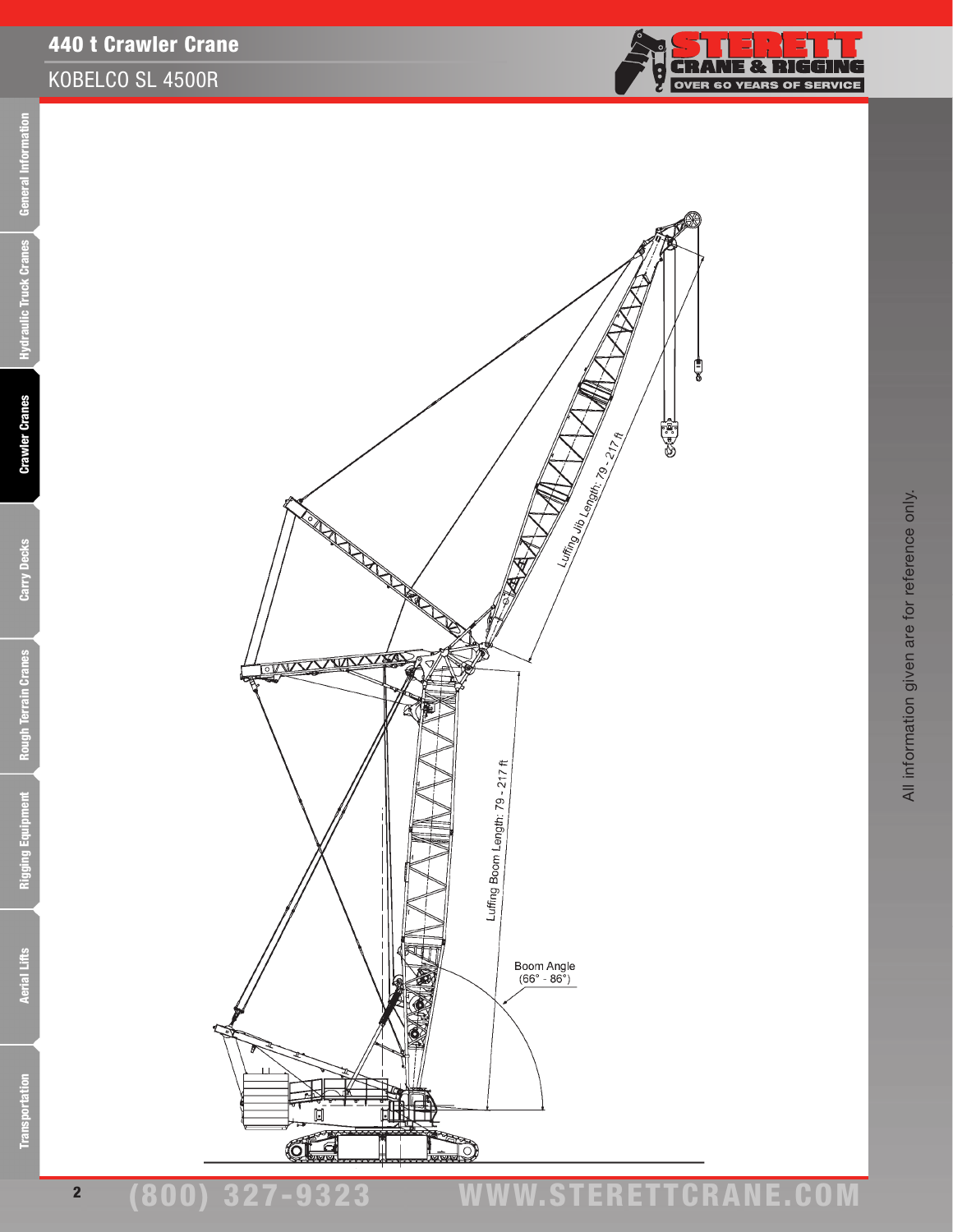

Crawler Crane 440 t

KOBELCO SL 4500R

 $50^\circ$ 

 $40^\circ$ 

 $30^\circ$ 

280

260

240

220

200

180

160

140

120

100

80

60

40

20

240 ft

**Crawler Cranes** 

Carry Decks

errain Cranes

Rough 1

oment

Rigging Equ

**Aerial Lifts** 

ā

**Transportat** 

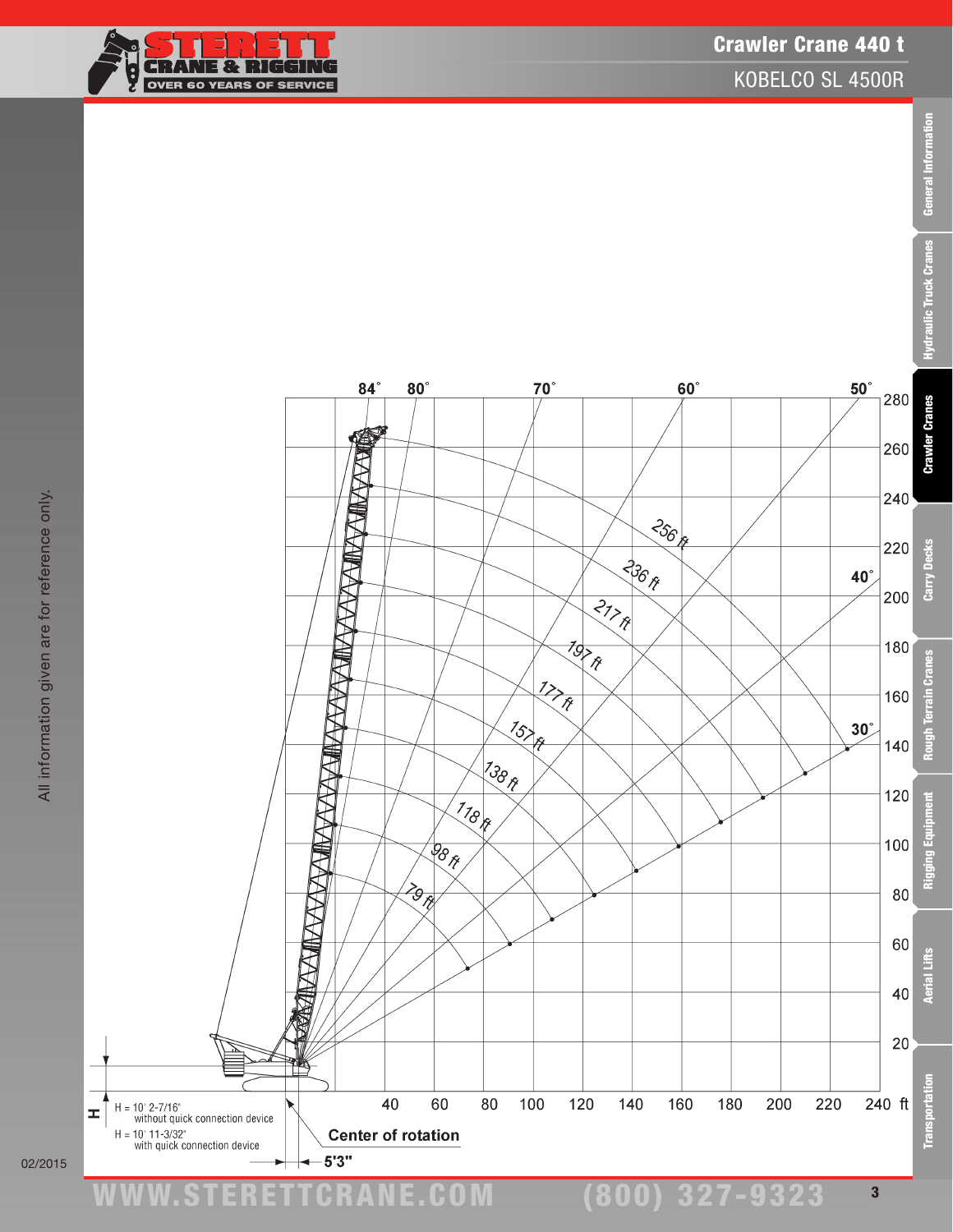

| $\overline{I}$ |
|----------------|

General Information

**Hydraulic Truck Cranes** 

**Crawler Cranes** 

Carry Decks

**Rough Terrain Cranes** 

Rigging Equipment

—<br>79-256 ft 352,700 lbs 24'9" 360°



**75**<br>75%

| ft  | 79    | 98    | 118   | 138   | 157   | 177   | 197   | 217   | 236   | 256   | ft  |
|-----|-------|-------|-------|-------|-------|-------|-------|-------|-------|-------|-----|
| 18  | 881.8 |       |       |       |       |       |       |       |       |       | 18  |
| 22  | 814   | 802.4 |       |       |       |       |       |       |       |       | 22  |
| 24  | 753.4 | 752.6 | 751.8 |       |       |       |       |       |       |       | 24  |
| 26  | 679.6 | 678.7 | 677.9 | 675.9 |       |       |       |       |       |       | 26  |
| 28  | 623   | 622.1 | 621.4 | 619.8 | 607.8 |       |       |       |       |       | 28  |
| 30  | 571.3 | 570.4 | 569.7 | 568.2 | 566.9 | 541.3 |       |       |       |       | 30  |
| 32  | 528.2 | 527.5 | 526.6 | 525.1 | 523.8 | 515.2 | 487.6 |       |       |       | 32  |
| 34  | 493.8 | 493.1 | 492.2 | 490.7 | 489.4 | 487.6 | 470   | 430.7 |       |       | 34  |
| 36  | 461.7 | 461   | 460.1 | 458.6 | 457.3 | 455.6 | 443.8 | 413   | 372.6 |       | 36  |
| 38  | 431.2 | 430.5 | 429.6 | 428.1 | 426.8 | 425.1 | 419.1 | 396.6 | 367.5 | 315.1 | 38  |
| 40  | 405.3 | 404.7 | 403.8 | 402.2 | 400.9 | 399.2 | 397.2 | 381.3 | 360.7 | 312.2 | 40  |
| 45  | 352.7 | 352   | 351.1 | 349.6 | 348.3 | 346.5 | 344.9 | 336.5 | 323   | 303.9 | 45  |
| 50  | 312.2 | 311.4 | 310.7 | 309.2 | 307.8 | 306.1 | 304.6 | 300.7 | 290.1 | 278.9 | 50  |
| 55  | 277.8 | 276.8 | 275.9 | 274.2 | 272.6 | 270.7 | 268.8 | 266.7 | 259.8 | 252   | 55  |
| 60  | 247.8 | 246.7 | 245.4 | 243.4 | 241.2 | 239   | 236.6 | 234.1 | 231.5 | 227.4 | 60  |
| 65  | 221.1 | 219.8 | 218.3 | 216.3 | 214.2 | 211.8 | 209.4 | 206.7 | 204.3 | 201.3 | 65  |
| 70  | 199.8 | 198.5 | 197   | 194.7 | 192.5 | 190.1 | 187.7 | 185   | 182.5 | 179.6 | 70  |
| 75  | 182   | 180.1 | 178.5 | 176.1 | 173.9 | 171.4 | 169   | 166.3 | 163.6 | 160.9 | 75  |
| 80  |       | 164.3 | 162.6 | 160.2 | 157.9 | 155.3 | 152.9 | 150   | 147.4 | 144.7 | 80  |
| 85  |       | 150.8 | 149   | 146.6 | 144.2 | 141.6 | 138.9 | 136.3 | 133.7 | 130.8 | 85  |
| 90  |       | 139.6 | 137.7 | 135.1 | 132.7 | 130.1 | 127.5 | 124.7 | 122   | 119.2 | 90  |
| 95  |       | 134.9 | 127.6 | 124.9 | 122.5 | 119.8 | 117.1 | 114.3 | 111.6 | 108.7 | 95  |
| 100 |       |       | 118.6 | 115.8 | 113.4 | 110.6 | 107.9 | 105   | 102.2 | 99.3  | 100 |
| 110 |       |       | 104.9 | 100.8 | 98.2  | 95.2  | 92.6  | 89.5  | 86.8  | 83.8  | 110 |
| 120 |       |       |       | 88.8  | 86    | 83    | 80.2  | 77.1  | 74.2  | 71.1  | 120 |
| 130 |       |       |       |       | 76.1  | 72.8  | 70    | 67    | 63.9  | 60.8  | 130 |
| 140 |       |       |       |       | 68.4  | 64.8  | 61.8  | 58.6  | 55.4  | 51.8  | 140 |
| 150 |       |       |       |       |       | 58    | 54.8  | 51.2  | 47.8  | 43.9  | 150 |
| 160 |       |       |       |       |       | 52.2  | 48.9  | 44.8  | 41.1  | 37.1  | 160 |
| 170 |       |       |       |       |       |       | 43.7  | 39.3  | 35.4  | 31.2  | 170 |
| 180 |       |       |       |       |       |       |       | 34.8  | 30.6  | 26.5  | 180 |
| 190 |       |       |       |       |       |       |       | 31    | 26.6  | 22.3  | 190 |
| 200 |       |       |       |       |       |       |       |       | 23.2  | 18.7  | 200 |
| 210 |       |       |       |       |       |       |       |       | 20.3  | 15.5  | 210 |
| 220 |       |       |       |       |       |       |       |       |       | 13.2  | 220 |
| 229 |       |       |       |       |       |       |       |       |       | 11.4  | 229 |

All information given are for reference only.

with 112,400 lbs carbody counterweight and 44,100 lbs crawler counterweight

**Aerial Lifts**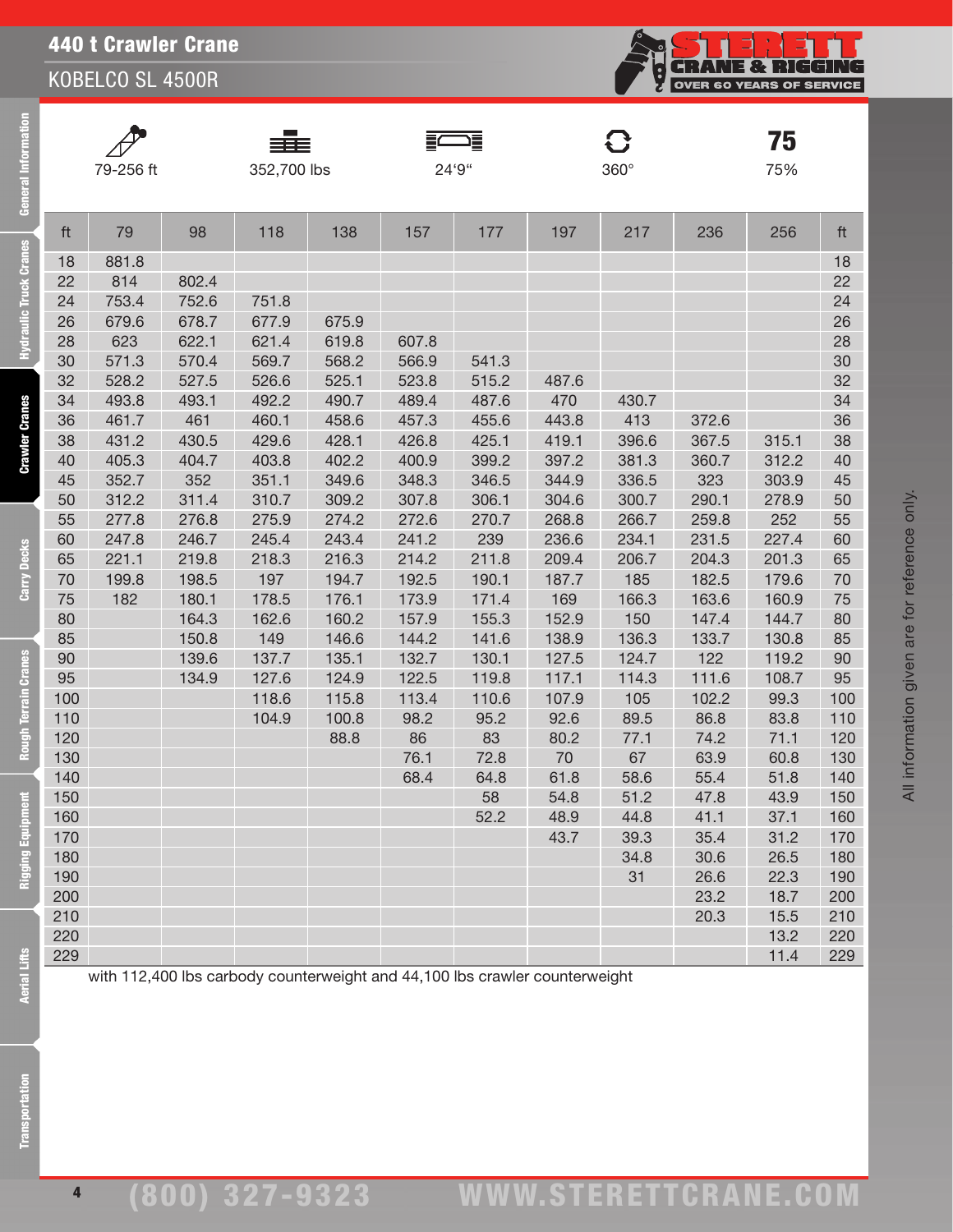# Crawler Crane 440 t

KOBELCO SL 4500R





02/2015

≖

www.STERETTCRAnE.Com

(800) 327-9323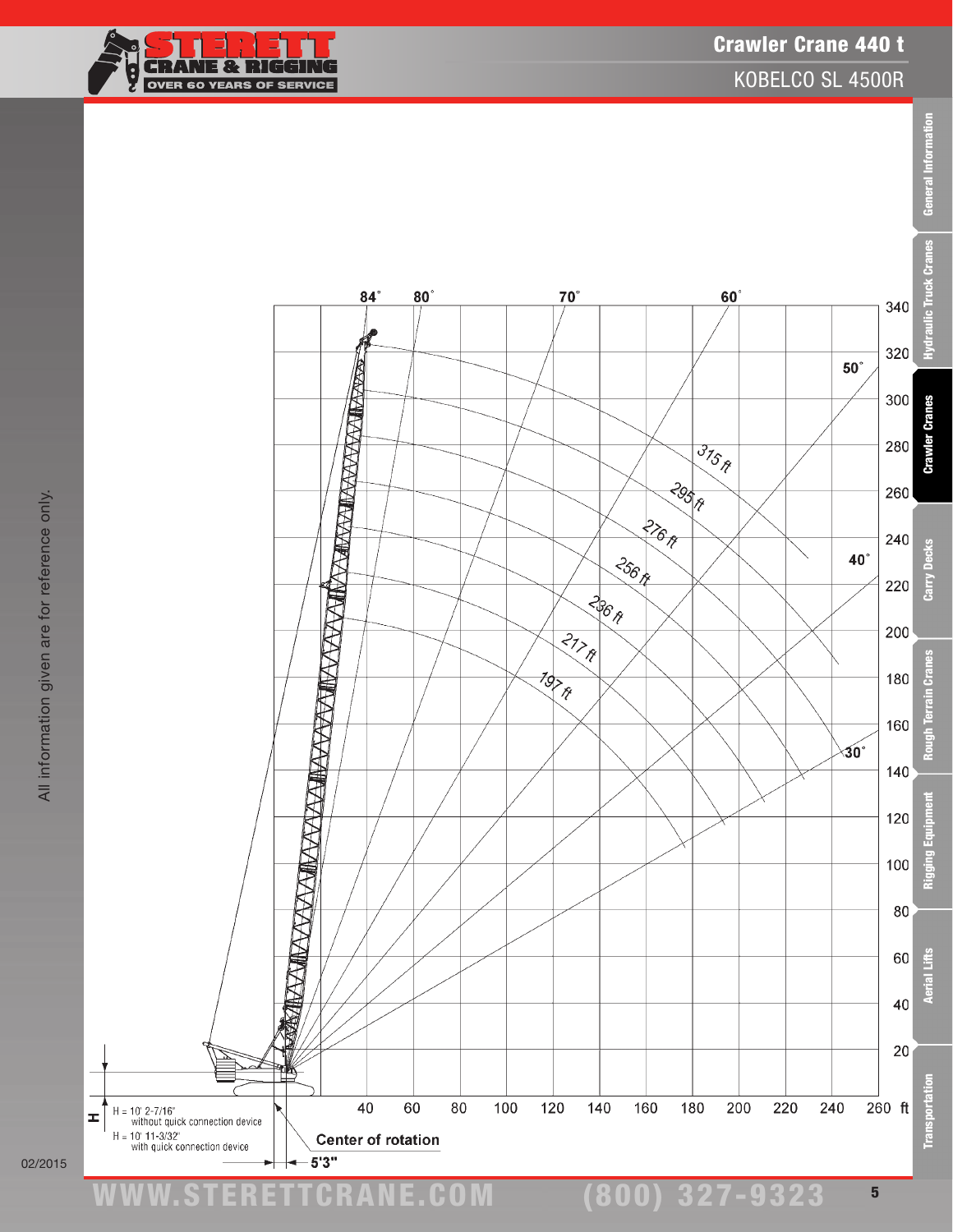

| <b>General Information</b>    |     | 197-315 ft | ≡≣≡<br>352,700 lbs |       | 這<br>24'9"                                                                  |                | $\mathbf G$<br>$360^\circ$ | 75<br>75% |     |
|-------------------------------|-----|------------|--------------------|-------|-----------------------------------------------------------------------------|----------------|----------------------------|-----------|-----|
|                               |     |            |                    |       |                                                                             |                |                            |           |     |
|                               | ft  | 197        | 217                | 236   | 256                                                                         | 276            | 295                        | 315       | ft  |
| <b>Hydraulic Truck Cranes</b> | 28  | 250.2      |                    |       |                                                                             |                |                            |           | 28  |
|                               | 30  | 250.2      | 250.2              |       |                                                                             |                |                            |           | 30  |
|                               | 32  | 250.2      | 250.2              | 219.1 |                                                                             |                |                            |           | 32  |
|                               | 34  | 249.1      | 247.5              | 219.1 |                                                                             |                |                            |           | 34  |
|                               | 36  | 247.3      | 243                | 219.1 | 218                                                                         |                |                            |           | 36  |
|                               | 38  | 245.6      | 238.5              | 219.1 | 216.8                                                                       | 187.8          |                            |           | 38  |
|                               | 40  | 242.2      | 233.3              | 217.6 | 214                                                                         | 187.7          | 165.7                      | 116.8     | 40  |
|                               | 45  | 224.3      | 215.3              | 206.1 | 198                                                                         | 187.4          | 161.8                      | 114       | 45  |
| <b>Crawler Cranes</b>         | 50  | 208.1      | 199.5              | 191.7 | 183.7                                                                       | 176.8          | 158.1                      | 111.2     | 50  |
|                               | 55  | 191.4      | 183.3              | 175.9 | 168.8                                                                       | 162.9          | 151.1                      | 108.4     | 55  |
|                               | 60  | 174.3      | 166.6              | 159.8 | 153.2                                                                       | 148.3          | 140.3                      | 105.7     | 60  |
|                               | 65  | 158.5      | 151.6              | 145.1 | 139.1                                                                       | 134.6          | 127.2                      | 103.2     | 65  |
|                               | 70  | 145.5      | 138.7              | 132.6 | 126.8                                                                       | 123.1          | 116.5                      | 100.7     | 70  |
|                               | 75  | 133.8      | 127.5              | 121.7 | 116.1                                                                       | 112.7          | 106.8                      | 97        | 75  |
|                               | 80  | 123.6      | 117.7              | 112   | 106.8                                                                       | 103.3          | 97.9                       | 91.8      | 80  |
| Carry Decks                   | 85  | 115.5      | 108.6              | 103.3 | 98.2                                                                        | 94.9           | 90                         | 85.2      | 85  |
|                               | 90  | 107.1      | 100.8              | 95.7  | 91.2                                                                        | 88.1           | 83.6                       | 79        | 90  |
|                               | 95  | 99.5       | 94                 | 89    | 84.7                                                                        | 81.7           | 77.6                       | 73.2      | 95  |
|                               | 100 | 92.7       | 87.8               | 83.1  | 78.6                                                                        | 75.9           | 72                         | 68.1      | 10C |
|                               | 110 | 81.1       | 76.3               | 71.9  | 68.1                                                                        | 65.5           | 62.1                       | 59.4      | 110 |
|                               | 120 | 71.4       | 66.7               | 62.5  | 59.8                                                                        | 57.5           | 54.6                       | 51.9      | 120 |
|                               | 130 | 63         | 58.6               | 54.7  | 52.3                                                                        | 50.2           | 47.8                       | 45.1      | 130 |
|                               | 140 | 55.8       | 51.7               | 48.1  | 45.6                                                                        | 43.5           | 41.6                       | 38.9      | 140 |
| Rough Terrain Cranes          | 150 | 49.4       | 45.5               | 42.1  | 39.7                                                                        | 37.6           | 35.9                       | 33.6      | 150 |
|                               | 160 | 43.9       | 40.1               | 36.8  | 34.6                                                                        | 32.7           | 31.2                       | 29.5      | 160 |
|                               | 170 | 38.9       | 35.4               | 32.2  | 30.3                                                                        | 28.5           | 27.2                       | 25.5      | 170 |
|                               | 180 |            | 31.3               | 28.1  | 26.4                                                                        | 24.8           | 23.7                       | 21.7      | 180 |
|                               | 190 |            | 27.5               | 24.8  | 22.7                                                                        | 21.3           | 20.2                       | 18.3      | 190 |
|                               | 200 |            |                    | 21.6  | 19.6                                                                        | 18.2           | 17.2                       | 15.5      | 200 |
|                               | 210 |            |                    | 18.5  | 16.5                                                                        | 15.3           | 14.4                       | 12.9      | 210 |
| <b>Rigging Equipment</b>      | 220 |            |                    |       | 13.7                                                                        | 12.7           | 11.8                       | 10.4      | 220 |
|                               | 230 |            |                    |       |                                                                             | 10.3           | 9.5                        | 8.2       | 230 |
|                               | 240 |            |                    |       |                                                                             | 8.1            | 7.3                        |           | 240 |
|                               | 245 |            |                    |       |                                                                             | $\overline{7}$ |                            |           | 245 |
| <b>Aerial Lifts</b>           |     |            |                    |       | with 112,400 lbs carbody counterweight and 44,100 lbs crawler counterweight |                |                            |           |     |
| <b>Transportation</b>         |     |            |                    |       |                                                                             |                |                            |           |     |

All information given are for reference only.

All information given are for reference only.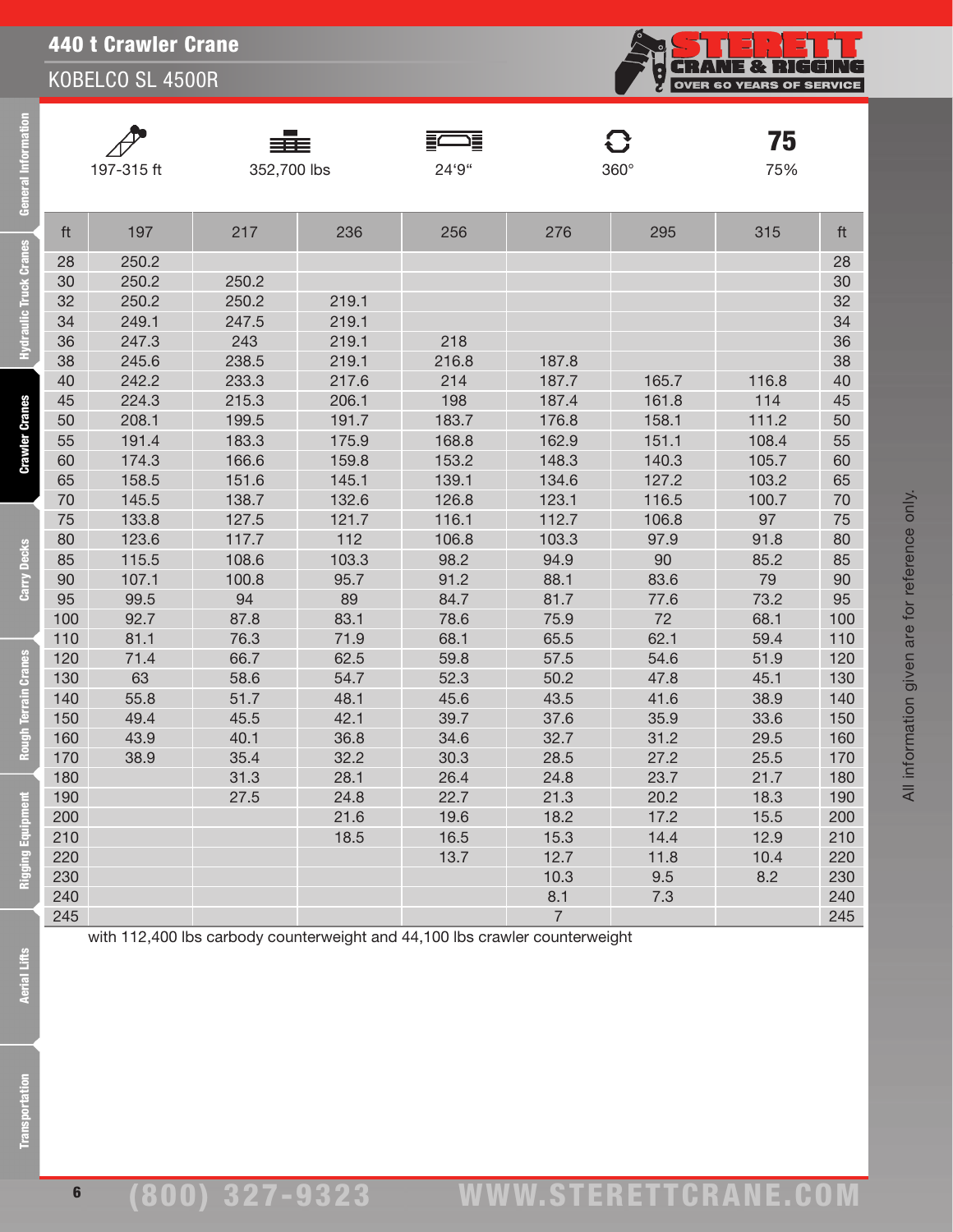

### Crawler Crane 440 t

KOBELCO SL 4500R

General Information



All information given are for reference only.

All information given are for reference only.



(800) 327-9323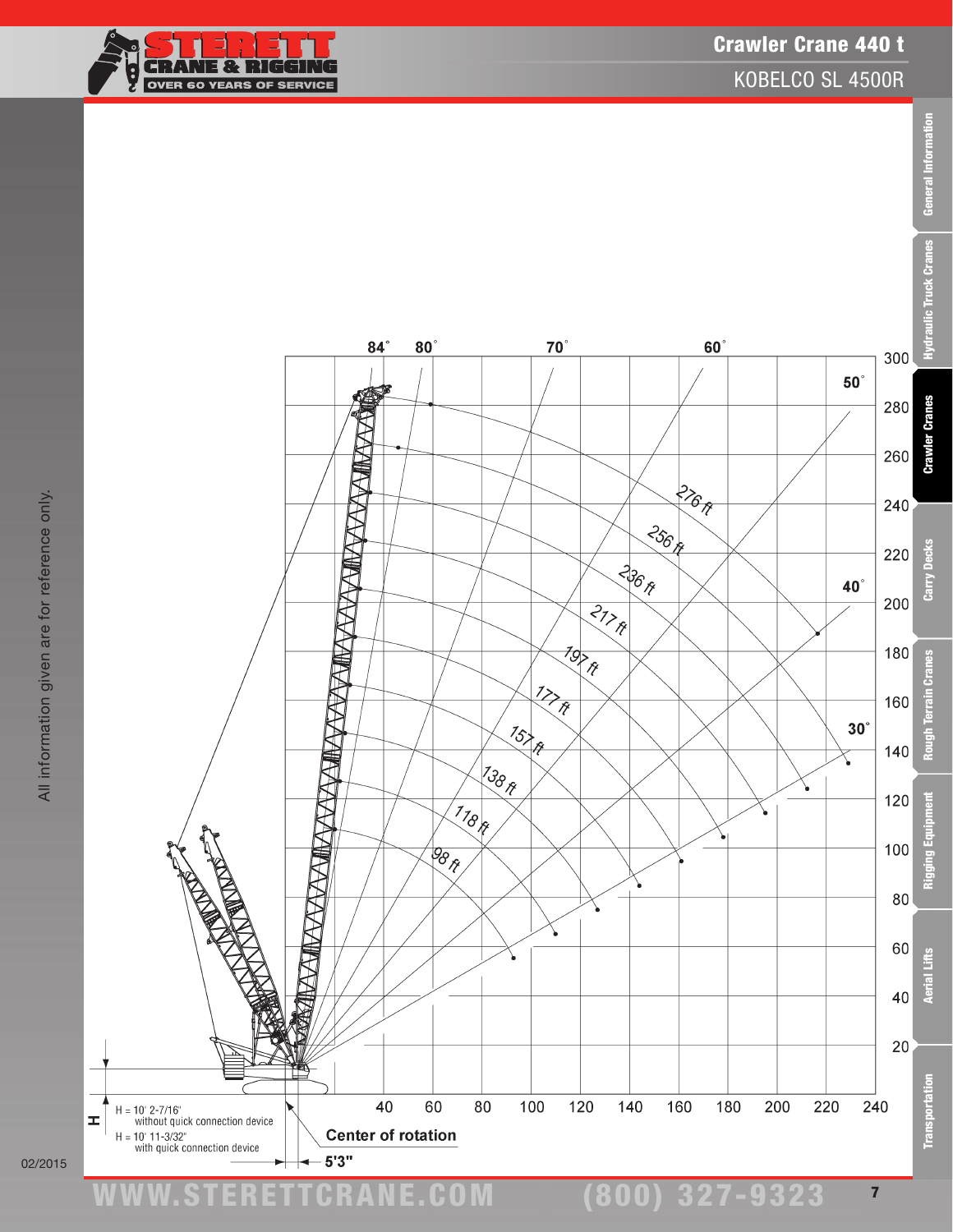**CRANE & RIGGING**<br>OVER 60 YEARS OF SERVICE <u>်</u><br>မ

General Information

**Hydraulic Truck Cranes** 

**Crawler Cranes** 

Carry Decks

**Rough Terrain Cranes** 

Rigging Equipment









 $\mathbf G$ 

<sub>75%</sub>

All information given are for reference only.

All information given are for reference only.

| ft  | 98    | 118   | 138   | 157   | 177   | 197   | 217   | 236   | 256   | 276   | ft  |
|-----|-------|-------|-------|-------|-------|-------|-------|-------|-------|-------|-----|
| 20  | 771.6 |       |       |       |       |       |       |       |       |       | 20  |
| 22  | 767.7 |       |       |       |       |       |       |       |       |       | 22  |
| 24  | 743.8 | 743.5 |       |       |       |       |       |       |       |       | 24  |
| 26  | 697.2 | 696.2 | 693.6 |       |       |       |       |       |       |       | 26  |
| 28  | 618   | 637.7 | 633.4 | 629.9 |       |       |       |       |       |       | 28  |
| 30  | 544.7 | 576.7 | 575.6 | 575.6 | 574.8 |       |       |       |       |       | 30  |
| 32  | 506.1 | 514.2 | 513.2 | 512.8 | 511.9 | 508.3 |       |       |       |       | 32  |
| 34  | 468.5 | 466.9 | 465.8 | 465.3 | 464.4 | 463.8 | 463   |       |       |       | 34  |
| 36  | 428.2 | 426.4 | 425.3 | 424.8 | 423.8 | 423.1 | 422.3 | 406.9 |       |       | 36  |
| 38  | 389.3 | 387.4 | 386.2 | 385.8 | 384.7 | 383.9 | 383.1 | 376.5 |       |       | 38  |
| 40  | 356.9 | 354.9 | 353.5 | 353.1 | 352   | 351.1 | 350.2 | 349.6 |       |       | 40  |
| 45  | 298.1 | 296.1 | 294.6 | 294   | 292.7 | 291.7 | 290.8 | 289.9 |       |       | 45  |
| 50  | 255.8 | 253.7 | 252   | 251.2 | 249.9 | 248.8 | 247.8 | 246.9 | 245.3 |       | 50  |
| 55  | 222.4 | 220.1 | 218.3 | 217.4 | 216.1 | 214.9 | 213.8 | 212.9 | 211.1 |       | 55  |
| 60  | 195.8 | 193.4 | 191.6 | 190.5 | 189.2 | 187.9 | 186.7 | 185.8 | 183.9 | 181   | 60  |
| 65  | 174.6 | 172.2 | 170.4 | 169.3 | 167.8 | 166.5 | 165.4 | 164.3 | 162.4 | 159.5 | 65  |
| 70  | 157.9 | 155.5 | 153.5 | 152.3 | 150.8 | 149.5 | 148.2 | 147.1 | 145.2 | 142.5 | 70  |
| 75  | 143.6 | 141   | 139.1 | 137.8 | 136.1 | 134.8 | 133.5 | 132.3 | 130.4 | 127.7 | 75  |
| 80  | 131.3 | 128.6 | 126.6 | 125.3 | 123.5 | 122.2 | 120.9 | 119.6 | 117.8 | 114.9 | 80  |
| 85  | 120.7 | 118.1 | 115.9 | 114.4 | 112.8 | 111.3 | 110   | 108.6 | 106.7 | 103.9 | 85  |
| 90  | 113.2 | 109.1 | 106.9 | 105.4 | 103.7 | 102.2 | 100.9 | 99.5  | 97.6  | 94.8  | 90  |
| 95  |       | 101.2 | 98.9  | 97.4  | 95.6  | 94    | 92.7  | 91.4  | 89.4  | 86.5  | 95  |
| 100 |       | 94.4  | 91.9  | 90.4  | 88.6  | 86.8  | 85.5  | 84.2  | 82.2  | 79.3  | 100 |
| 110 |       | 83    | 80.2  | 78.3  | 76.5  | 74.8  | 73.2  | 71.9  | 69.8  | 66.9  | 110 |
| 120 |       |       | 71.1  | 69    | 66.9  | 65.2  | 63.5  | 62.2  | 60    | 57.1  | 120 |
| 130 |       |       |       | 61.1  | 58.9  | 57    | 55.3  | 53.9  | 51.7  | 48.8  | 130 |
| 140 |       |       |       | 54.5  | 52.2  | 50.2  | 48.4  | 46.9  | 44.6  | 41.5  | 140 |
| 150 |       |       |       |       | 46.7  | 44.5  | 42.5  | 41    | 38.4  | 35    | 150 |
| 160 |       |       |       |       | 42.3  | 39.8  | 37.8  | 35.8  | 33.2  | 29.6  | 160 |
| 170 |       |       |       |       |       | 35.8  | 33.4  | 31.1  | 28.5  | 24.9  | 170 |
| 180 |       |       |       |       |       |       | 29.4  | 27    | 24.3  | 20.8  | 180 |
| 190 |       |       |       |       |       |       | 25.9  | 23.4  | 20.6  | 17.1  | 190 |
| 200 |       |       |       |       |       |       |       | 20.5  | 17.6  | 13.9  | 200 |
| 210 |       |       |       |       |       |       |       | 18    | 14.8  | 11.1  | 210 |
| 220 |       |       |       |       |       |       |       |       | 12.4  |       | 220 |
| 229 |       |       |       |       |       |       |       |       | 10.8  |       | 229 |

with 112,400 lbs carbody counterweight and 44,100 lbs crawler counterweight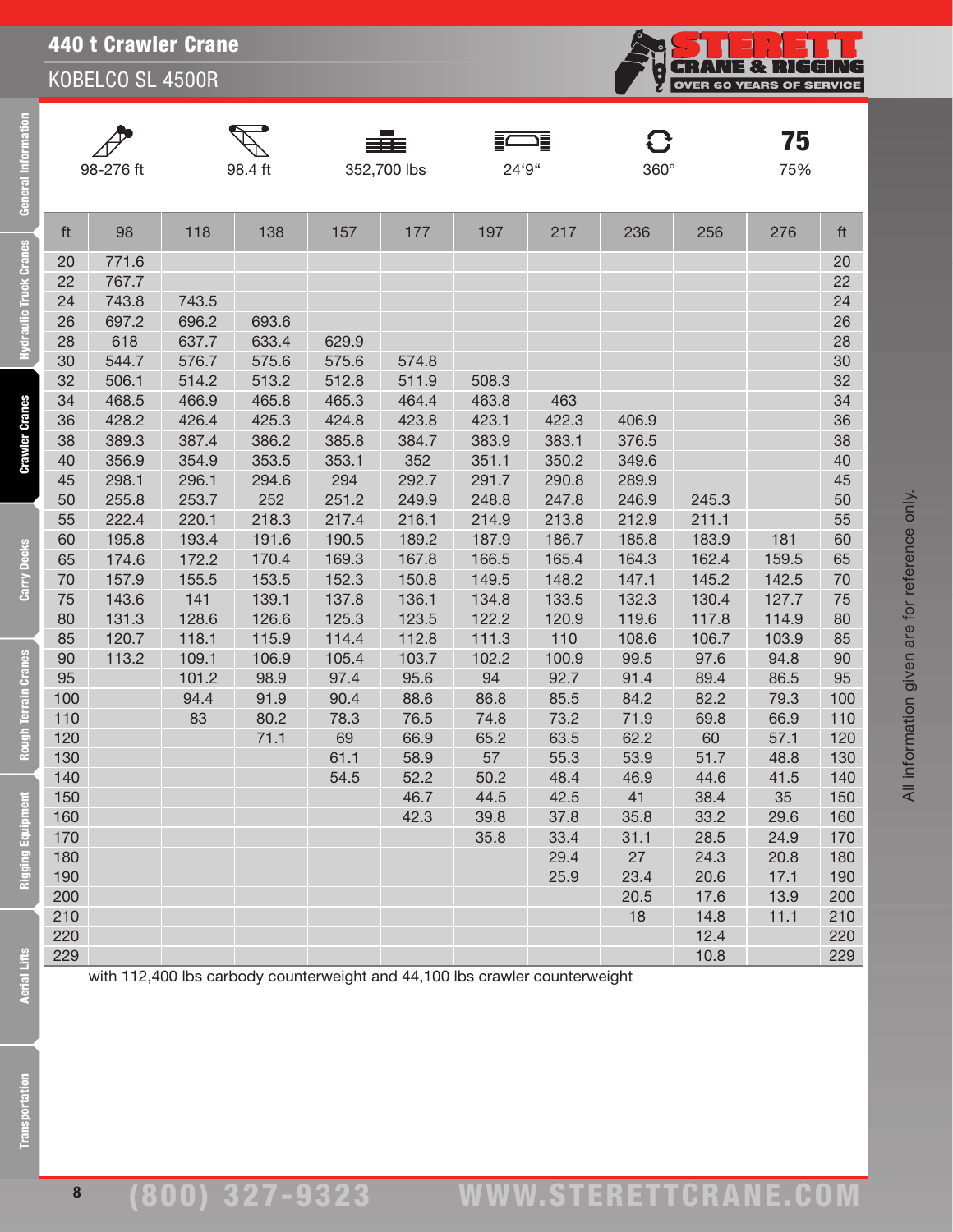#### **RANE & RIGGIN** G ÷ OVER 60 YEARS OF SERVICE

Crawler Crane 440 t

KOBELCO SL 4500R



02/2015



www.STERETTCRAnE.Com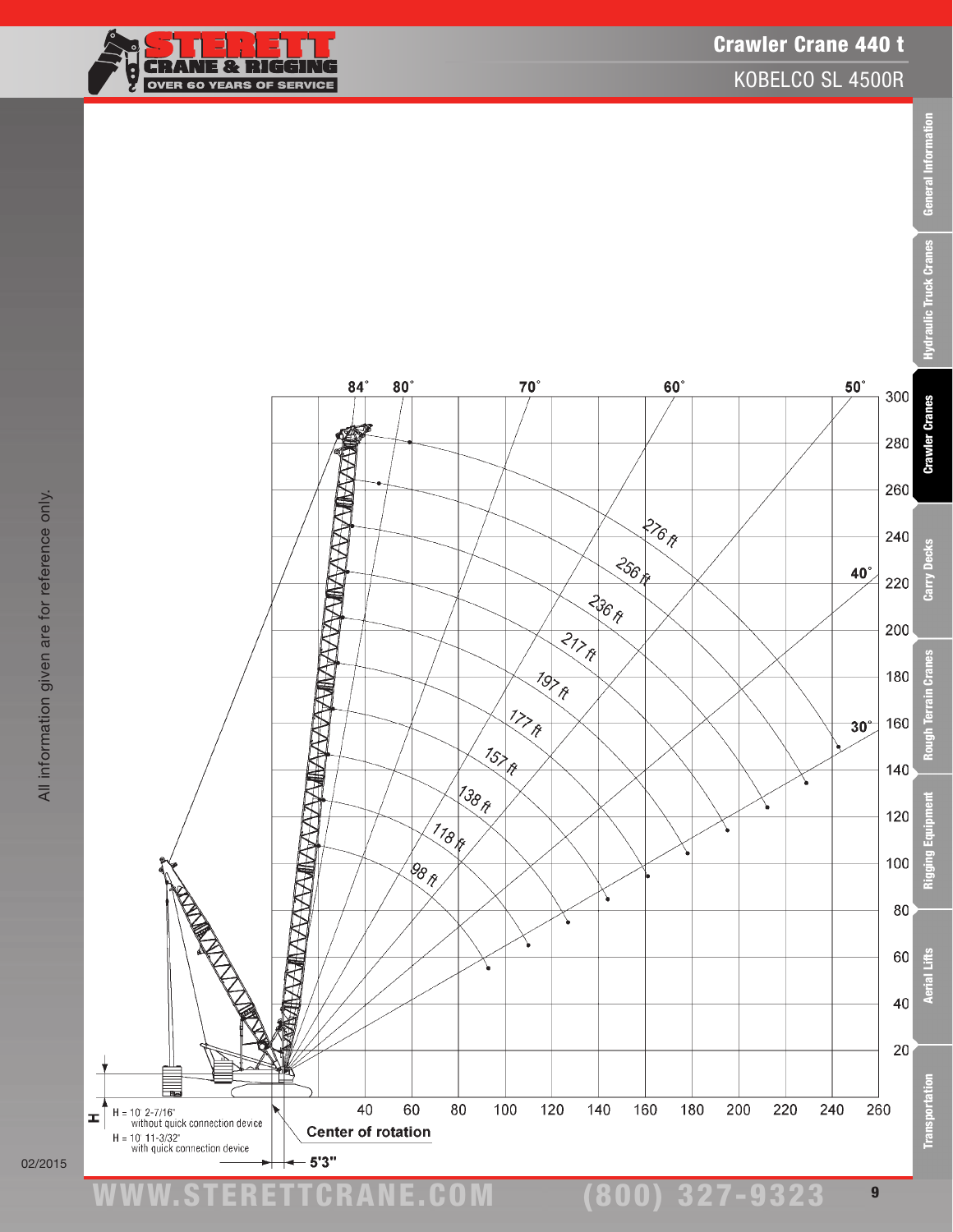|--|

| <b>General Information</b>    |            | 98-276 ft      | 98.4 ft |       | 352,700 lbs                                                                 | 551,100 lbs | 45 ft          | 24'9"          |            | C<br>$360^\circ$ | 75<br>75%    |            |
|-------------------------------|------------|----------------|---------|-------|-----------------------------------------------------------------------------|-------------|----------------|----------------|------------|------------------|--------------|------------|
|                               | ft         | 98             | 118     | 138   | 157                                                                         | 177         | 197            | 217            | 236        | 256              | 276          | ft         |
| <b>Hydraulic Truck Cranes</b> |            |                |         |       |                                                                             |             |                |                |            |                  |              |            |
|                               | 20<br>22   | 771.6<br>771.6 |         |       |                                                                             |             |                |                |            |                  |              | 20<br>22   |
|                               | 24         | 771.6          | 771.6   |       |                                                                             |             |                |                |            |                  |              | 24         |
|                               | 26         | 771.6          | 771.6   | 771.6 |                                                                             |             |                |                |            |                  |              | 26         |
|                               | 28         | 771.6          | 771.6   | 771.6 | 679                                                                         |             |                |                |            |                  |              | 28         |
|                               | 30         | 771.6          | 771.6   | 771.5 | 679                                                                         | 617.2       |                |                |            |                  |              | 30         |
|                               | 32         | 771.6          | 771.6   | 771.3 | 679                                                                         | 617.2       | 550            |                |            |                  |              | 32         |
|                               | 34         | 771.6          | 771.6   | 771   | 679                                                                         | 617.2       | 550            | 493.8          |            |                  |              | 34         |
| <b>Crawler Cranes</b>         | 36         | 771.6          | 771.6   | 770.5 | 679                                                                         | 617.2       | 550            | 493.8          | 432        |                  |              | 36         |
|                               | 38         | 771.6          | 771.6   | 770   | 679                                                                         | 617.2       | 550            | 493.8          | 432        |                  |              | 38         |
|                               | 40         | 768.6          | 767.8   | 766.1 | 679                                                                         | 617.2       | 550            | 493.8          | 432        |                  |              | 40         |
|                               | 45         | 745            | 738.4   | 736.7 | 679                                                                         | 617.2       | 550            | 493.8          | 432        |                  |              | 45         |
|                               | 50         | 681.9          | 678.9   | 678.3 | 658.4                                                                       | 617.2       | 550            | 493.8          | 432        | 389.7            |              | 50         |
|                               | 55         | 615.6          | 621.1   | 618.3 | 620.5                                                                       | 602.4       | 550            | 493.8          | 432        | 389.7            |              | 55         |
|                               | 60         | 554.2          | 571.9   | 564.7 | 570.3                                                                       | 570         | 544.7          | 493            | 432        | 389.7            | 336.4        | 60         |
| Carry Decks                   | 65         | 488.2          | 523     | 516.3 | 521.2                                                                       | 525.2       | 517.1          | 489.2          | 432        | 389.7            | 336.4        | 65         |
|                               | 70         | 431            | 486.9   | 477.3 | 484.7                                                                       | 485.5       | 473.4          | 471            | 432        | 389.7            | 336.4        | 70         |
|                               | 75         | 378.8          | 454.5   | 443.7 | 452                                                                         | 449.1       | 436.3          | 442.9          | 427.2      | 389.7            | 336.4        | 75         |
|                               | 80         | 330.4          | 423.5   | 414.7 | 420.7                                                                       | 416.2       | 406.7          | 410.2          | 413.8      | 388.2            | 336.4        | 80         |
|                               | 85         | 285.1          | 392.2   | 389.8 | 389.2                                                                       | 387.9       | 379            | 382            | 385.2      | 382.3            | 336.4        | 85         |
|                               | 90         | 246            | 354.3   | 363.9 | 362.6                                                                       | 361.4       | 358.1          | 358.3          | 358.5      | 357              | 336.4        | 90         |
|                               | 95         |                | 316.1   | 340.2 | 338.9                                                                       | 337.6       | 336.4          | 335.5          | 334.6      | 333.1            | 326.1        | 95         |
|                               | 100        |                | 279.2   | 319.5 | 318.2                                                                       | 316.8       | 315.5          | 314.6          | 313.7      | 312.2            | 309.3        | 100        |
|                               | 110        |                | 210.7   | 284.5 | 282.9                                                                       | 281.2       | 279.9          | 278.8          | 277.7      | 276.2            | 273.3        | 110        |
| <b>Rough Terrain Cranes</b>   | 120        |                |         | 236   | 254.6                                                                       | 252.8       | 251.4          | 250.1          | 249        | 247.3            | 244.5        | 120        |
|                               | 130        |                |         |       | 230.8                                                                       | 228.9       | 227.3          | 225.9          | 224.7      | 222.9            | 220.1        | 130        |
|                               | 140        |                |         |       | 206.7                                                                       | 207.1       | 206.8          | 205.3          | 203.9      | 202.2            | 199.3        | 140        |
|                               | 150        |                |         |       |                                                                             | 182.7       | 189.5          | 188            | 186.6      | 184.7            | 181.8<br>167 | 150        |
| Rigging Equipment             | 160<br>170 |                |         |       |                                                                             | 176.9       | 175.1<br>162.9 | 173.4<br>160.6 | 172<br>159 | 170<br>156.9     | 153.8        | 160<br>170 |
|                               | 180        |                |         |       |                                                                             |             |                | 149.2          | 147.6      | 145.4            | 142.3        | 180        |
|                               | 190        |                |         |       |                                                                             |             |                | 139.3          | 137.3      | 135.3            | 132.4        | 190        |
|                               | 200        |                |         |       |                                                                             |             |                |                | 128.7      | 126.5            | 123.5        | 200        |
|                               | 210        |                |         |       |                                                                             |             |                |                | 121.2      | 118.6            | 115.5        | 210        |
|                               | 220        |                |         |       |                                                                             |             |                |                |            | 111.5            | 108.3        | 220        |
|                               | 230        |                |         |       |                                                                             |             |                |                |            |                  | 101.9        | 230        |
| <b>Aerial Lifts</b>           | 240        |                |         |       |                                                                             |             |                |                |            |                  | 96.1         | 240        |
|                               | 243        |                |         |       |                                                                             |             |                |                |            |                  | 94.5         | 243        |
| <b>Transportation</b>         |            |                |         |       | with 112,400 lbs carbody counterweight and 44,100 lbs crawler counterweight |             |                |                |            |                  |              |            |

**CRANE & RIGGING**<br>OVER 60 YEARS OF SERVICE

i<br>M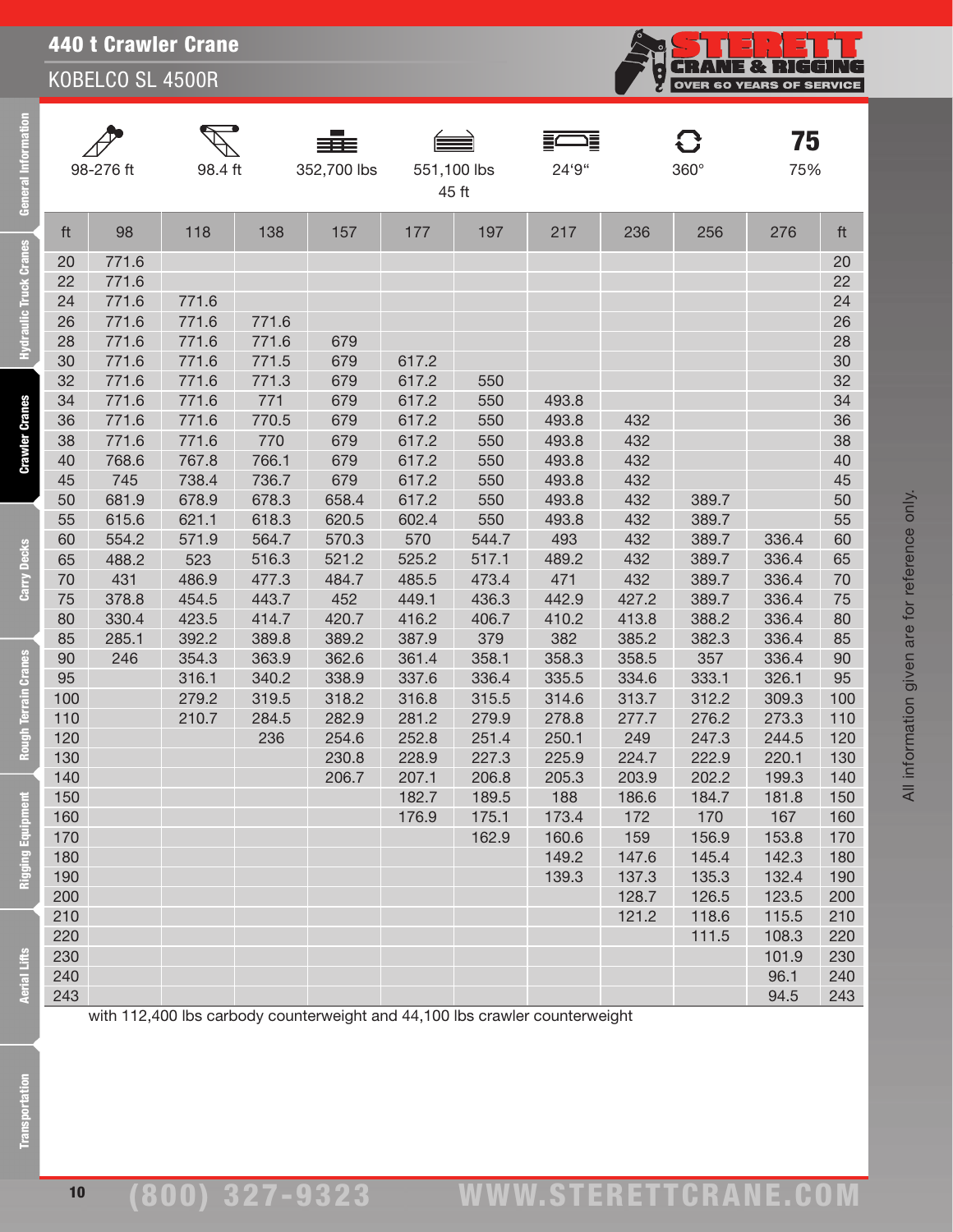

General Information

**Hydraulic Truck Cranes** 

**Crawler Cranes** 

Carry Decks

**Rough Terrain Cranes** 

02/2015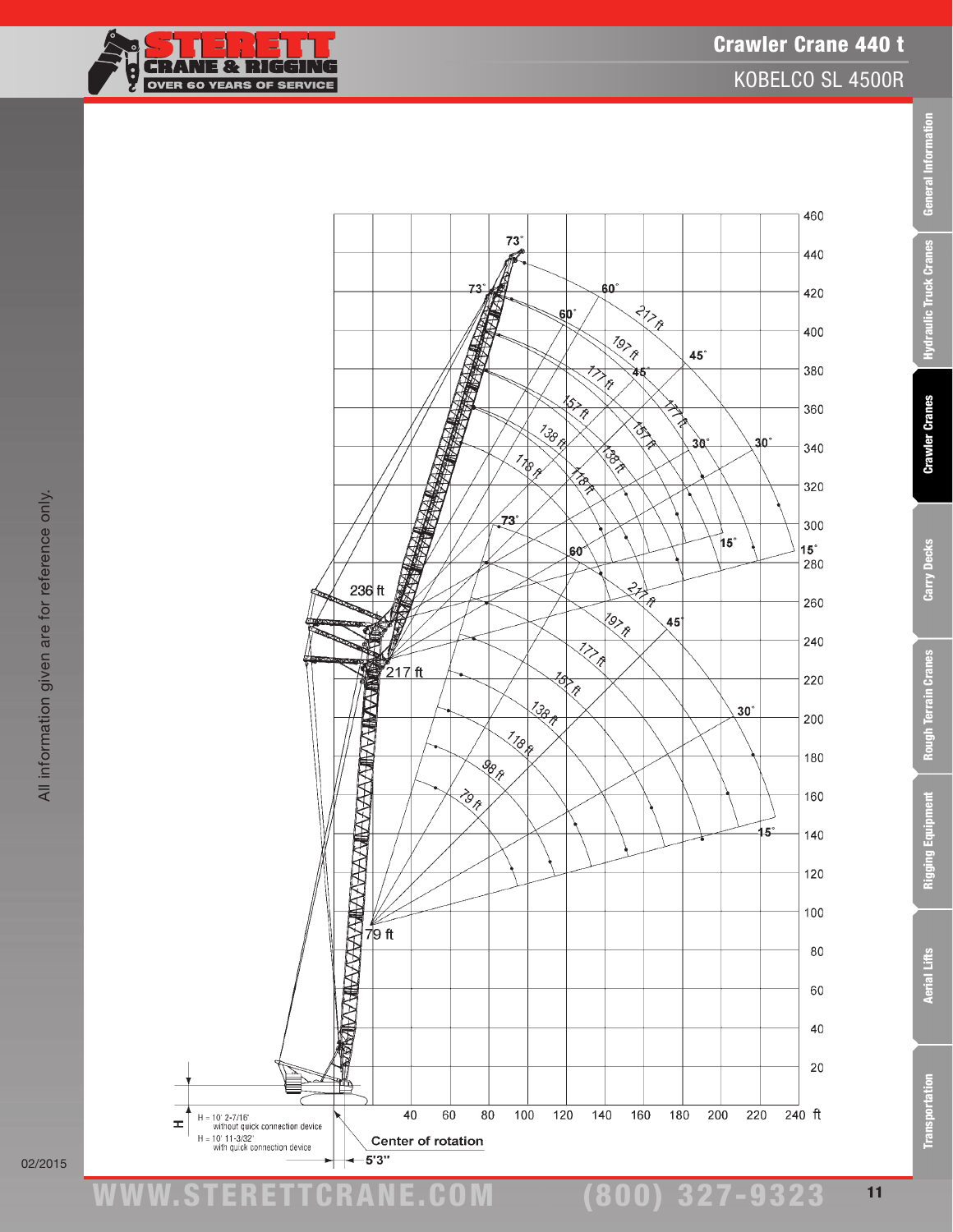## 440 t Crawler Crane

KOBELCO SL 4500R

| <b>General Information</b>                             | 79-98 ft<br>79-217 ft<br>$86^{\circ}$                                                                       |                                                                           | 352,700 lbs                                                                                          |                                                                                            |                                                                                                     | 24'9"                                                                  |                                                                      | 360°                                                                                        |                                                                                              | 75<br>75%                                                                                |                                                              |                                                                                                             |
|--------------------------------------------------------|-------------------------------------------------------------------------------------------------------------|---------------------------------------------------------------------------|------------------------------------------------------------------------------------------------------|--------------------------------------------------------------------------------------------|-----------------------------------------------------------------------------------------------------|------------------------------------------------------------------------|----------------------------------------------------------------------|---------------------------------------------------------------------------------------------|----------------------------------------------------------------------------------------------|------------------------------------------------------------------------------------------|--------------------------------------------------------------|-------------------------------------------------------------------------------------------------------------|
|                                                        | ft                                                                                                          | 79                                                                        | 98                                                                                                   | 79<br>118                                                                                  | 177                                                                                                 | 217                                                                    | 79                                                                   | 98                                                                                          | 98<br>118                                                                                    | 177                                                                                      | 217                                                          | ft                                                                                                          |
| <b>Hydraulic Truck Cranes</b><br><b>Crawler Cranes</b> | 52.5<br>55<br>60<br>65<br>70<br>75<br>80<br>85<br>90<br>95<br>100<br>110<br>120<br>130<br>140<br>150<br>160 | 250.2<br>244<br>230<br>208.3<br>190.6<br>175.3<br>161.9<br>150.3<br>137.2 | 250.2<br>243.3<br>228.3<br>206.9<br>189.3<br>174<br>160.6<br>149<br>139.3<br>130.5<br>122.6<br>109.4 | 225.9<br>204.7<br>187.2<br>172<br>158.6<br>147<br>137.3<br>128.5<br>120.7<br>107.4<br>96.7 | 153.6<br>143.8<br>134.1<br>125.2<br>117.3<br>103.9<br>92.9<br>83.5<br>75.6<br>68.9<br>63.3          | 117.8<br>113.5<br>109.2<br>100.1<br>89.9<br>80.6<br>72.5<br>65.8<br>60 | 242.7<br>226.5<br>205.2<br>187.7<br>172.5<br>159.3<br>147.9<br>138.1 | 242<br>224.8<br>203.6<br>186.3<br>171.2<br>158<br>146.6<br>136.9<br>128.2<br>120.4<br>107.2 | 222.6<br>201.4<br>184.1<br>169<br>155.8<br>144.6<br>134.9<br>126.2<br>118.5<br>105.2<br>94.6 | 151.3<br>141.4<br>131.7<br>122.9<br>115.1<br>101.9<br>91<br>81.8<br>73.9<br>67.4<br>61.7 | 114.2<br>109.5<br>98.4<br>88.1<br>78.9<br>71<br>64.3<br>58.6 | 52.5<br>55<br>60<br>65<br>70<br>75<br>80<br>85<br>90<br>95<br>100<br>110<br>120<br>130<br>140<br>150<br>160 |
| Carry Decks<br><b>Rough Terrain Cranes</b>             | 170<br>180<br>190<br>200<br>210                                                                             |                                                                           |                                                                                                      |                                                                                            | 58.1<br>53.6<br>50.1<br>with 112,400 lbs carbody counterweight and 44,100 lbs crawler counterweight | 54.9<br>50.3<br>46.1<br>41.8<br>38                                     |                                                                      |                                                                                             |                                                                                              | 56.8<br>52.4<br>48.6                                                                     | 53.6<br>49.1<br>45.3<br>41.9<br>38.2                         | 170<br>180<br>190<br>200<br>210                                                                             |
| <b>Rigging Equipment</b>                               |                                                                                                             |                                                                           |                                                                                                      |                                                                                            |                                                                                                     |                                                                        |                                                                      |                                                                                             |                                                                                              |                                                                                          |                                                              |                                                                                                             |
| <b>Aerial Lifts</b>                                    |                                                                                                             |                                                                           |                                                                                                      |                                                                                            |                                                                                                     |                                                                        |                                                                      |                                                                                             |                                                                                              |                                                                                          |                                                              |                                                                                                             |
| <b>Transportation</b>                                  |                                                                                                             |                                                                           |                                                                                                      |                                                                                            |                                                                                                     |                                                                        |                                                                      |                                                                                             |                                                                                              |                                                                                          |                                                              |                                                                                                             |

**CRANE & RIGGING**<br>OVER 60 YEARS OF SERVICE

**Aerial Lifts**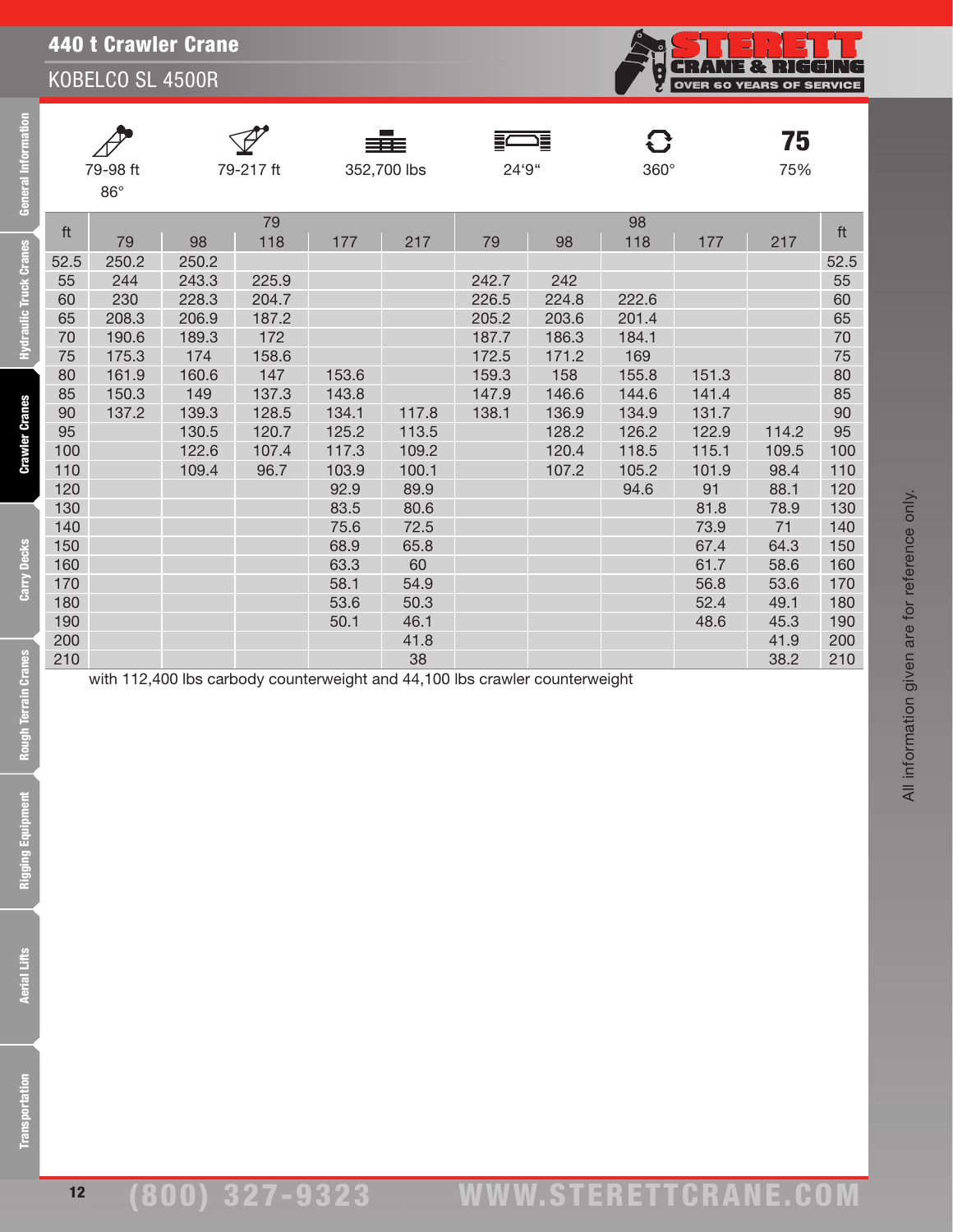Crawler Crane 440 t

KOBELCO SL 4500R

|     |            |       |           |       | ≡≣≡         |       | 這     | O           |       | 75    |     | <b>General Information</b>    |
|-----|------------|-------|-----------|-------|-------------|-------|-------|-------------|-------|-------|-----|-------------------------------|
|     | 118-138 ft |       | 98-217 ft |       | 352,700 lbs | 24'9" |       | $360^\circ$ |       | 75%   |     |                               |
|     | $86^\circ$ |       |           |       |             |       |       |             |       |       |     |                               |
|     |            |       | 118       |       |             |       |       | 138         |       |       |     |                               |
| ft  | 98         | 118   | 157       | 177   | 217         | 98    | 118   | 157         | 177   | 217   | ft  |                               |
| 60  | 221.3      | 215.7 |           |       |             | 215.6 |       |             |       |       | 60  | <b>Hydraulic Truck Cranes</b> |
| 65  | 200.3      | 197.7 |           |       |             | 196.9 |       |             |       |       | 65  |                               |
| 70  | 183.1      | 180.9 |           |       |             | 180.2 | 179.1 |             |       |       | 70  |                               |
| 75  | 168.2      | 166.1 | 163.3     |       |             | 165.4 | 164.3 | 160.4       |       |       | 75  |                               |
| 80  | 155.2      | 153.2 | 151       | 148.3 |             | 152.6 | 151.4 | 148.3       | 145.5 |       | 80  |                               |
| 85  | 143.9      | 141.9 | 139.7     | 138.8 |             | 141.5 | 140.2 | 137.1       | 136.3 |       | 85  |                               |
| 90  | 134.4      | 132.4 | 130.1     | 129.2 |             | 132   | 130.7 | 127.6       | 126.9 |       | 90  |                               |
| 95  | 125.7      | 123.8 | 121.4     | 120.6 | 114.8       | 123.4 | 122.2 | 119.1       | 118.3 | 113.5 | 95  |                               |
| 100 | 118        | 116.1 | 113.8     | 112.9 | 109.9       | 115.9 | 114.8 | 111.7       | 110.8 | 107.9 | 100 |                               |
| 110 | 104.9      | 103.1 | 100.7     | 99.7  | 96.8        | 102.9 | 101.8 | 98.7        | 97.7  | 94.8  | 110 | <b>Crawler Cranes</b>         |
| 120 |            | 92.6  | 90.2      | 89.1  | 86.1        |       | 91.3  | 88.2        | 87.3  | 84.2  | 120 |                               |
| 130 |            |       | 81.2      | 80.1  | 77          |       |       | 79.3        | 78.3  | 75.3  | 130 |                               |
| 140 |            |       | 73.5      | 72.4  | 69.3        |       |       | 71.7        | 70.6  | 67.7  | 140 |                               |
| 150 |            |       | 66.9      | 65.8  | 62.7        |       |       | 65.4        | 64.2  | 61.2  | 150 |                               |
| 160 |            |       | 61.4      | 60.2  | 57.1        |       |       | 60          | 58.8  | 55.7  | 160 |                               |
| 170 |            |       |           | 55.3  | 52.1        |       |       |             | 53.9  | 50.8  | 170 |                               |
| 180 |            |       |           | 51.1  | 47.8        |       |       |             | 48.8  | 46.5  | 180 | Carry Decks                   |
| 190 |            |       |           | 47.2  | 43.9        |       |       |             | 42.2  | 42.6  | 190 |                               |
| 200 |            |       |           |       | 40.6        |       |       |             |       | 39.4  | 200 |                               |
| 210 |            |       |           |       | 37.5        |       |       |             |       | 36.4  | 210 |                               |

220 34.8 33.7 220

with 112,400 lbs carbody counterweight and 44,100 lbs crawler counterweight

**Rough Terrain Cranes** 

**Transportation** 

www.STERETTCRAnE.Com

**CRANE & RIGGING** OVER 60 YEARS OF SERVICE

ww.TDKv.com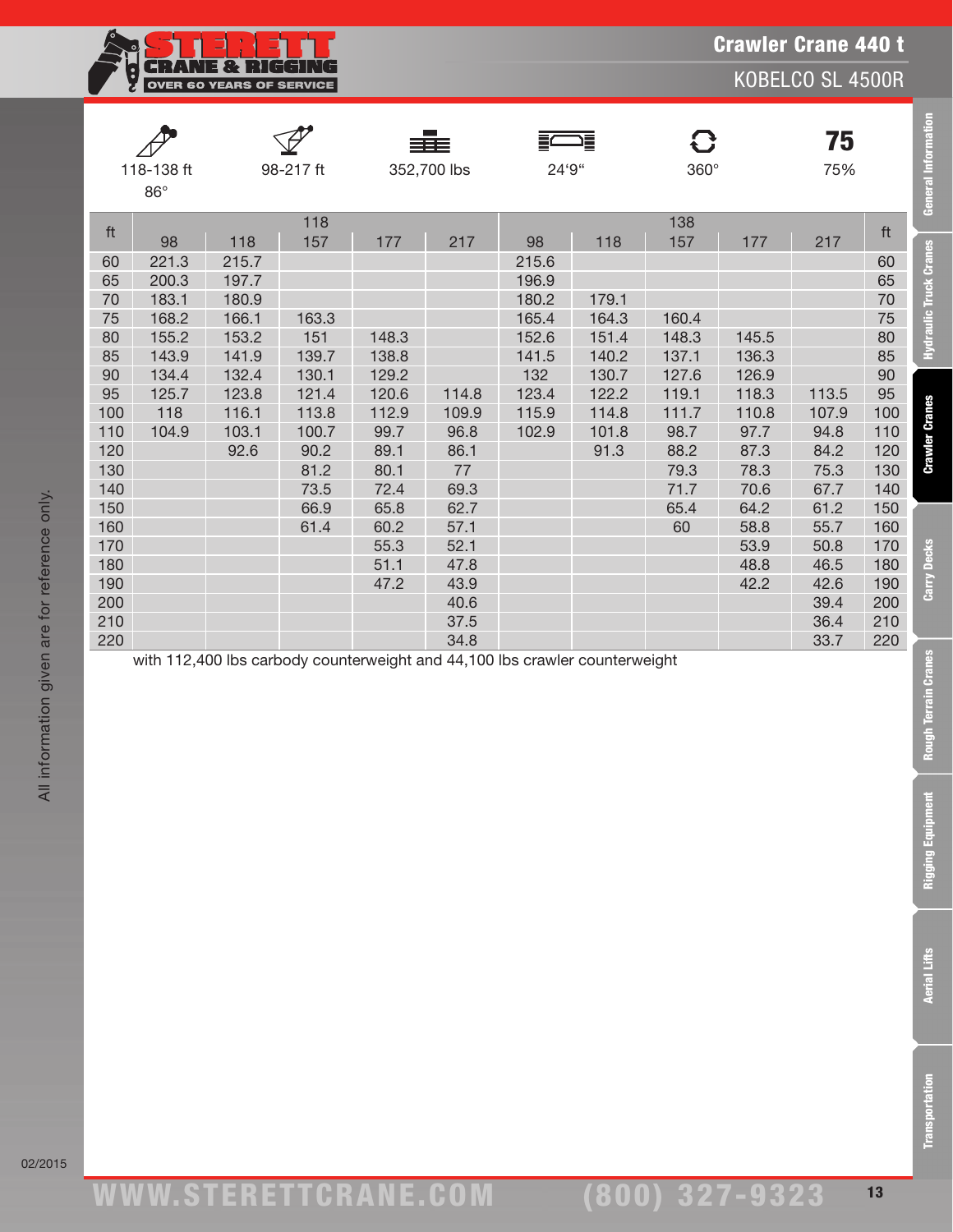## 440 t Crawler Crane

KOBELCO SL 4500R

|     |              |       |           |       |             |       | ē     |             |       | 75    |     |
|-----|--------------|-------|-----------|-------|-------------|-------|-------|-------------|-------|-------|-----|
|     | 157-177 ft   |       | 98-217 ft |       | 352,700 lbs | 24'9" |       | $360^\circ$ |       | 75%   |     |
|     | $86^{\circ}$ |       |           |       |             |       |       |             |       |       |     |
|     |              |       | 157       |       |             |       |       | 177         |       |       |     |
| ft  | 98           | 118   | 157       | 177   | 217         | 98    | 118   | 157         | 177   | 217   | ft  |
| 60  | 215.3        |       |           |       |             |       |       |             |       |       | 60  |
| 65  | 195.1        |       |           |       |             |       |       |             |       |       | 65  |
| 70  | 178.3        | 176.1 |           |       |             | 175   | 174.2 |             |       |       | 70  |
| 75  | 163.8        | 162.8 |           |       |             | 161.2 | 160.2 |             |       |       | 75  |
| 80  | 151          | 149.9 | 147.1     | 142.9 |             | 148.7 | 147.6 | 140.4       |       |       | 80  |
| 85  | 139.9        | 138.8 | 136       | 133.9 |             | 137.7 | 136.6 | 131.7       |       |       | 85  |
| 90  | 130.6        | 129.5 | 126.6     | 124.6 |             | 128.4 | 127.3 | 122.4       | 122.4 |       | 90  |
| 95  | 122.1        | 121.1 | 118.1     | 116.2 | 111.3       | 120   | 118.9 | 114         | 114   | 109.1 | 95  |
| 100 | 114.6        | 113.7 | 110.6     | 108.8 | 105.9       | 112.6 | 111.5 | 106.7       | 106.7 | 104   | 100 |
| 110 | 101.8        | 100.7 | 97.8      | 95.9  | 93          | 99.8  | 98.9  | 94.1        | 94.1  | 91.2  | 110 |
| 120 |              | 90.3  | 87.5      | 85.5  | 82.6        |       | 88.7  | 83.9        | 83.9  | 80.9  | 120 |
| 130 |              | 81.5  | 78.6      | 76.7  | 73.8        |       | 80    | 75.1        | 75.1  | 72.1  | 130 |
| 140 |              |       | 71.1      | 69.1  | 66.2        |       |       | 67.6        | 67.6  | 64.7  | 140 |
| 150 |              |       | 64.7      | 62.7  | 59.8        |       |       | 61.4        | 61.4  | 58.3  | 150 |
| 160 |              |       | 59.2      | 57.4  | 54.4        |       |       | 56.1        | 56.1  | 53    | 160 |
| 170 |              |       |           | 52.7  | 49.5        |       |       | 52          | 51.4  | 48.3  | 170 |
| 180 |              |       |           | 48.5  | 45.2        |       |       |             | 47.2  | 44.1  | 180 |
| 190 |              |       |           | 44.8  | 41.5        |       |       |             | 43.5  | 40.4  | 190 |
| 200 |              |       |           |       | 38.3        |       |       |             |       | 37.2  | 200 |
| 210 |              |       |           |       | 35.3        |       |       |             |       | 34.2  | 210 |
| 220 |              |       |           |       | 32.6        |       |       |             |       | 31.5  | 220 |

with 112,400 lbs carbody counterweight and 44,100 lbs crawler counterweight

**Aerial Lifts** 

14

All information given are for reference only.

All information given are for reference only.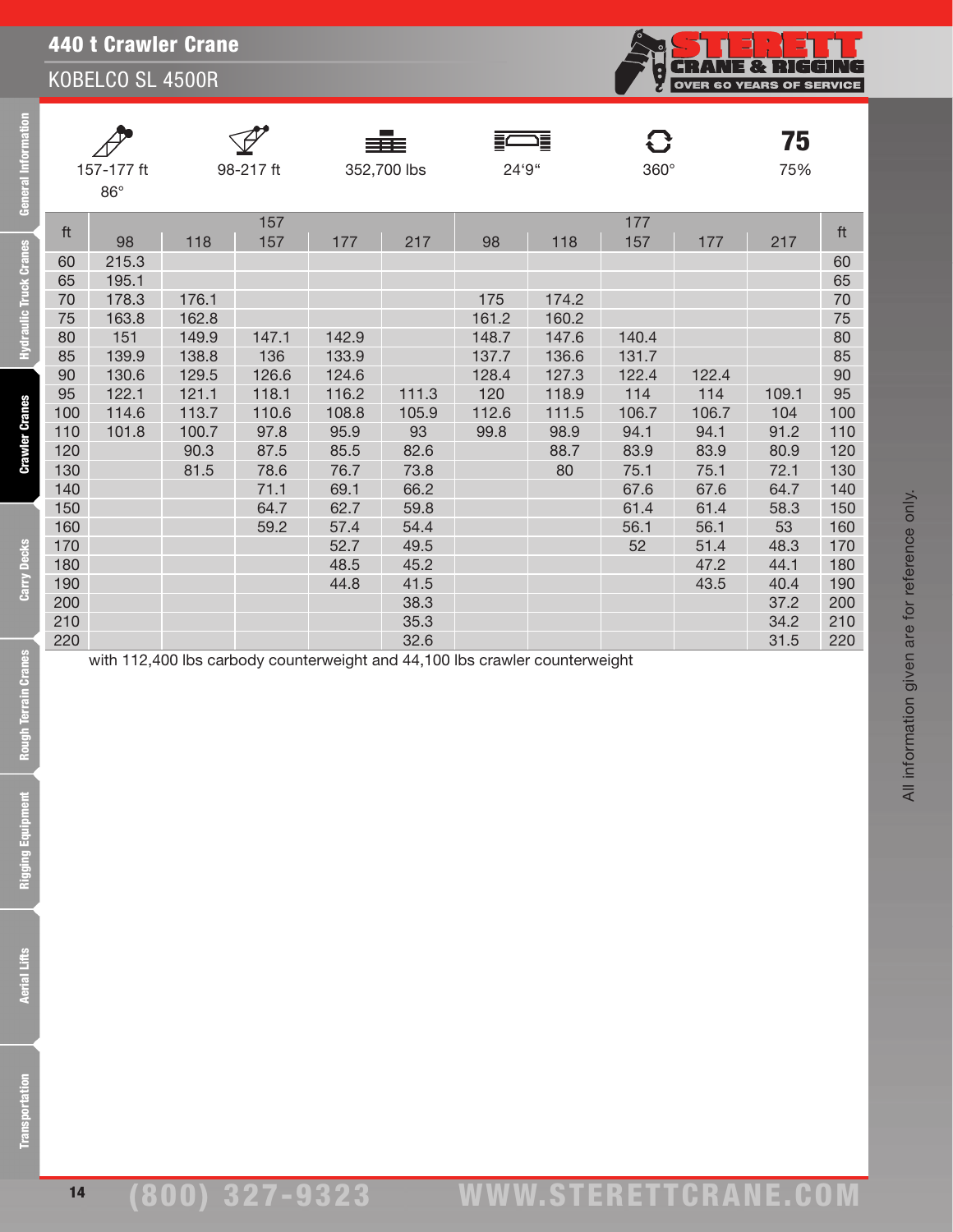Crawler Crane 440 t

KOBELCO SL 4500R

|     |            |       |            |       | sis:        |       | 這     | 8     |       | 75   |     | <b>General Information</b>    |
|-----|------------|-------|------------|-------|-------------|-------|-------|-------|-------|------|-----|-------------------------------|
|     | 197-217 ft |       | 118-217 ft |       | 352,700 lbs | 24'9" |       | 360°  |       | 75%  |     |                               |
|     | $86^\circ$ |       |            |       |             |       |       |       |       |      |     |                               |
|     |            |       | 197        |       |             |       |       | 217   |       |      |     |                               |
| ft  | 118        | 138   | 157        | 177   | 217         | 118   | 138   | 157   | 177   | 217  | ft  |                               |
| 70  | 156.5      |       |            |       |             | 156.3 |       |       |       |      | 70  |                               |
| 75  | 152.7      | 152.5 |            |       |             | 150.6 | 149.4 |       |       |      | 75  |                               |
| 80  | 144.9      | 144.5 | 139.8      |       |             | 140.7 | 139.9 | 125.2 |       |      | 80  |                               |
| 85  | 134.2      | 133.5 | 131.2      |       |             | 131.7 | 131   | 125.2 |       |      | 85  |                               |
| 90  | 125        | 124.4 | 122.2      | 120.1 |             | 122.8 | 122.1 | 119   | 116.9 |      | 90  | <b>Hydraulic Truck Cranes</b> |
| 95  | 116.8      | 116.1 | 113.9      | 113.3 |             | 114.6 | 113.9 | 111.7 | 111.1 |      | 95  |                               |
| 100 | 109.5      | 108.9 | 106.7      | 106   | 99.7        | 107.4 | 106.7 | 104.5 | 103.8 | 89.2 | 100 |                               |
| 110 | 96.9       | 96.3  | 94.1       | 93.4  | 90.3        | 95.1  | 94.2  | 92.2  | 91.6  | 84.8 | 110 |                               |
| 120 | 86.9       | 86.1  | 84         | 83.2  | 80.6        | 85.1  | 84.2  | 82.2  | 81.4  | 77.8 | 120 |                               |
| 130 | 78.3       | 77.4  | 75.4       | 74.5  | 71.9        | 76.6  | 75.7  | 73.7  | 72.9  | 70.2 | 130 | <b>Crawler Cranes</b>         |
| 140 |            | 70    | 68         | 67.1  | 64.5        |       | 68.5  | 66.5  | 65.6  | 63   | 140 |                               |
| 150 |            | 63.8  | 61.8       | 60.9  | 58.1        |       | 62.2  | 60.3  | 59.4  | 56.7 | 150 |                               |
| 160 |            |       | 56.5       | 55.6  | 52.8        |       |       | 55.1  | 54.2  | 51.4 | 160 |                               |
| 170 |            |       | 51.9       | 50.9  | 48.1        |       |       | 50.6  | 49.6  | 46.7 | 170 |                               |
| 180 |            |       |            | 46.7  | 43.9        |       |       |       | 45.5  | 42.6 | 180 |                               |
| 190 |            |       |            | 43    | 40.2        |       |       |       | 41.9  | 39.1 | 190 |                               |
| 200 |            |       |            |       | 37          |       |       |       |       | 35.9 | 200 |                               |
| 210 |            |       |            |       | 34          |       |       |       |       | 33   | 210 | Carry Decks                   |
| 220 |            |       |            |       | 28.4        |       |       |       |       | 29.5 | 220 |                               |

with 112,400 lbs carbody counterweight and 44,100 lbs crawler counterweight

NE & RI

OVER 60 YEARS OF SERVICE

F II.

**Transportation** 

**Rough Terrain Cranes** 

**Rigging Equipment**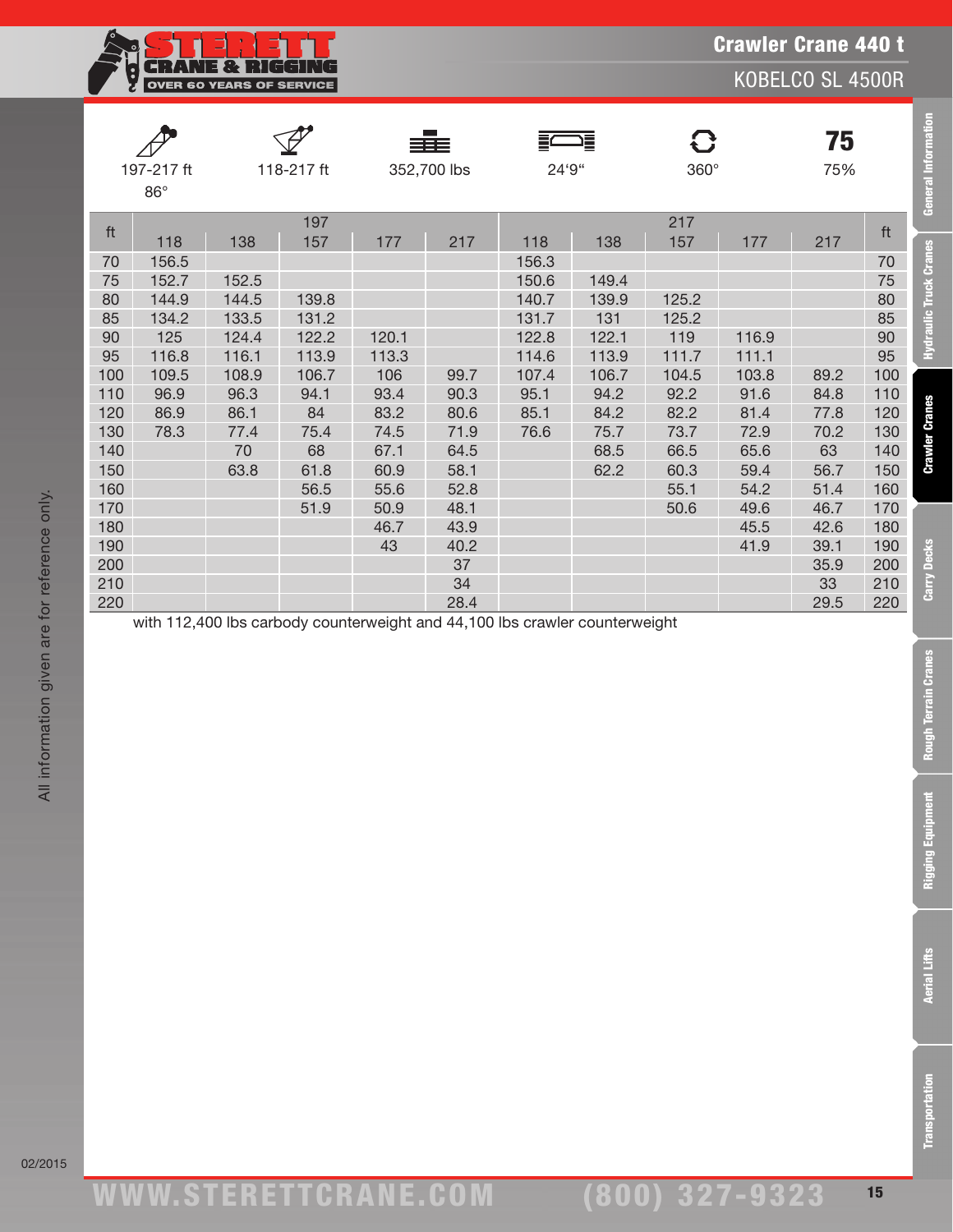| General In                                            |                                                                                          | 236 ft<br>$86^\circ$   | 118-157 ft                                                                      | 352,700 lbs                                                                                          | 24'9"      | $360^\circ$                                                                                       | 75<br>75%                                                                                |
|-------------------------------------------------------|------------------------------------------------------------------------------------------|------------------------|---------------------------------------------------------------------------------|------------------------------------------------------------------------------------------------------|------------|---------------------------------------------------------------------------------------------------|------------------------------------------------------------------------------------------|
| ulic Truck Cranes<br><b>Crawler Cranes</b>            | ft<br>75<br>80<br>85<br>90<br>95<br>100<br>110<br>120<br>130<br>140<br>150<br>160<br>170 |                        | 118<br>122.6<br>114.7<br>107.3<br>100.9<br>94.9<br>89.5<br>79.9<br>71.6<br>64.2 | 236<br>138<br>121.4<br>113.7<br>106.4<br>100<br>94.1<br>88.8<br>79.3<br>71.2<br>64.2<br>58<br>52.3   |            | 157<br>111.7<br>105.3<br>99<br>93.3<br>88<br>78.8<br>70.9<br>64.1<br>58.1<br>52.7<br>48.1<br>43.6 | ft<br>75<br>80<br>85<br>90<br>95<br>100<br>110<br>120<br>130<br>140<br>150<br>160<br>170 |
| Carry Decks<br>3<br>ò<br>Rough Terrain                |                                                                                          | 236 ft<br>$86^{\circ}$ | 177 ft                                                                          | with 112,400 lbs carbody counterweight and 44,100 lbs crawler counterweight<br>≣≡≣<br>374,800 lbs    | 這<br>24'9" | 360°                                                                                              | 75<br>75%                                                                                |
| Ene<br>Rigging Equipm<br>Aerial Lifts<br>ansportation | ft<br>90<br>95<br>100<br>110<br>120<br>130<br>140<br>150<br>160<br>170<br>180<br>190     |                        | with 112,400 lbs carbody counterweight and 44,100 lbs crawler counterweight     | 236<br>177<br>97.5<br>92<br>86.9<br>77.7<br>70<br>63.2<br>57.2<br>52<br>47.4<br>43.2<br>39.3<br>35.8 |            |                                                                                                   | ft<br>90<br>95<br>100<br>110<br>120<br>130<br>140<br>150<br>160<br>170<br>180<br>190     |

|        | ≡≡≡         |       |             | ю   |
|--------|-------------|-------|-------------|-----|
| 236 ft | 374,800 lbs | 24'9" | $360^\circ$ | 75% |





**NE & RIGGING** OVER 60 YEARS OF SERVICE

# (800) 327-9323 www.STERETTCRAnE.Com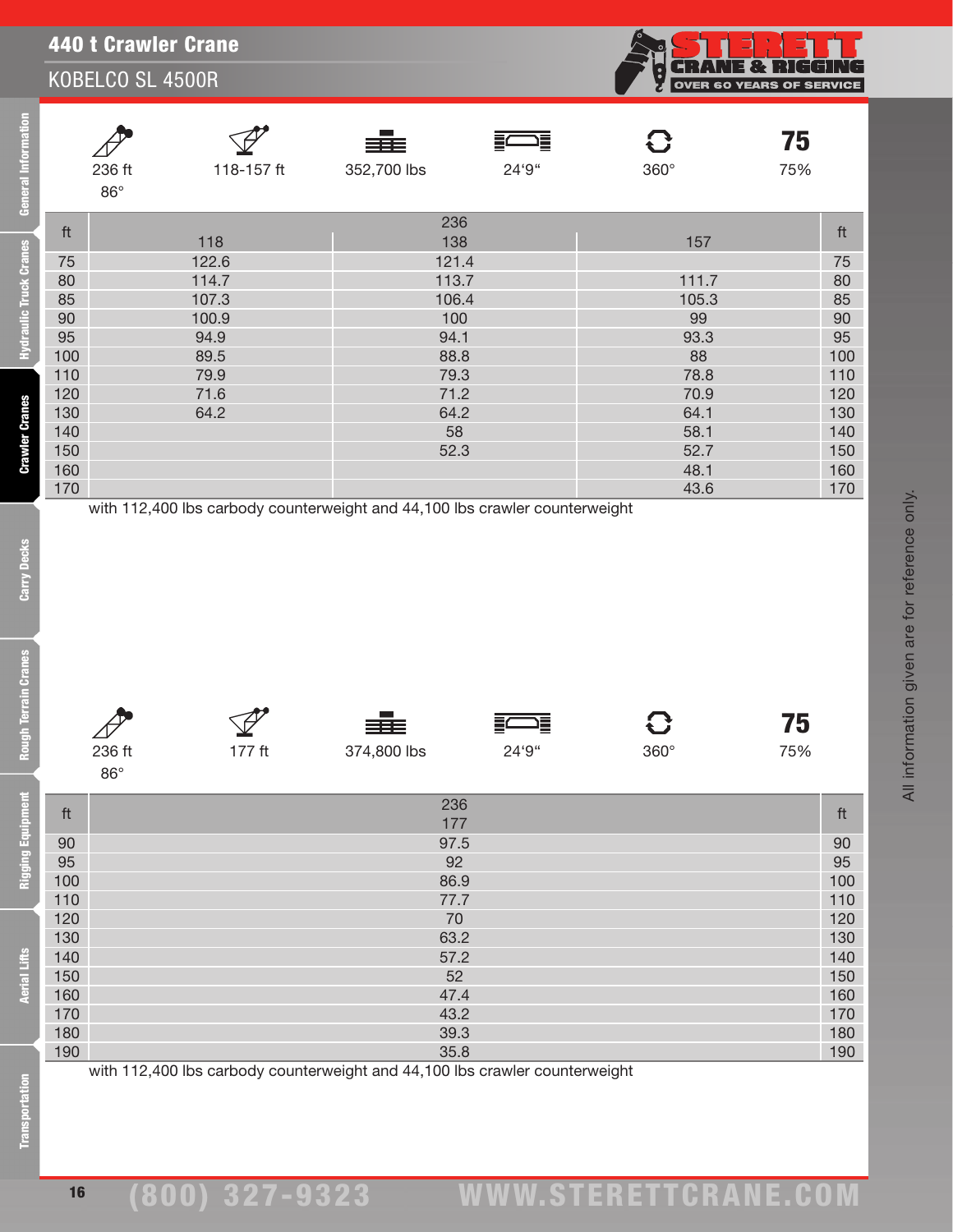

02/2015

ww.TDKv.com www.STERETTCRAnE.Com

(800) 327-9323

Transportation Aerial Lifts Rigging Equipment Rough Terrain Cranes Carry Decks Crawler Cranes Hydraulic Truck Cranes General Information

**Rough Terrain Cranes** 

Rigging Equipment

**Aerial Lifts** 

**Transportation** 

Carry Decks

General Information

**Hydraulic Truck Cranes** 

**Crawler Cranes**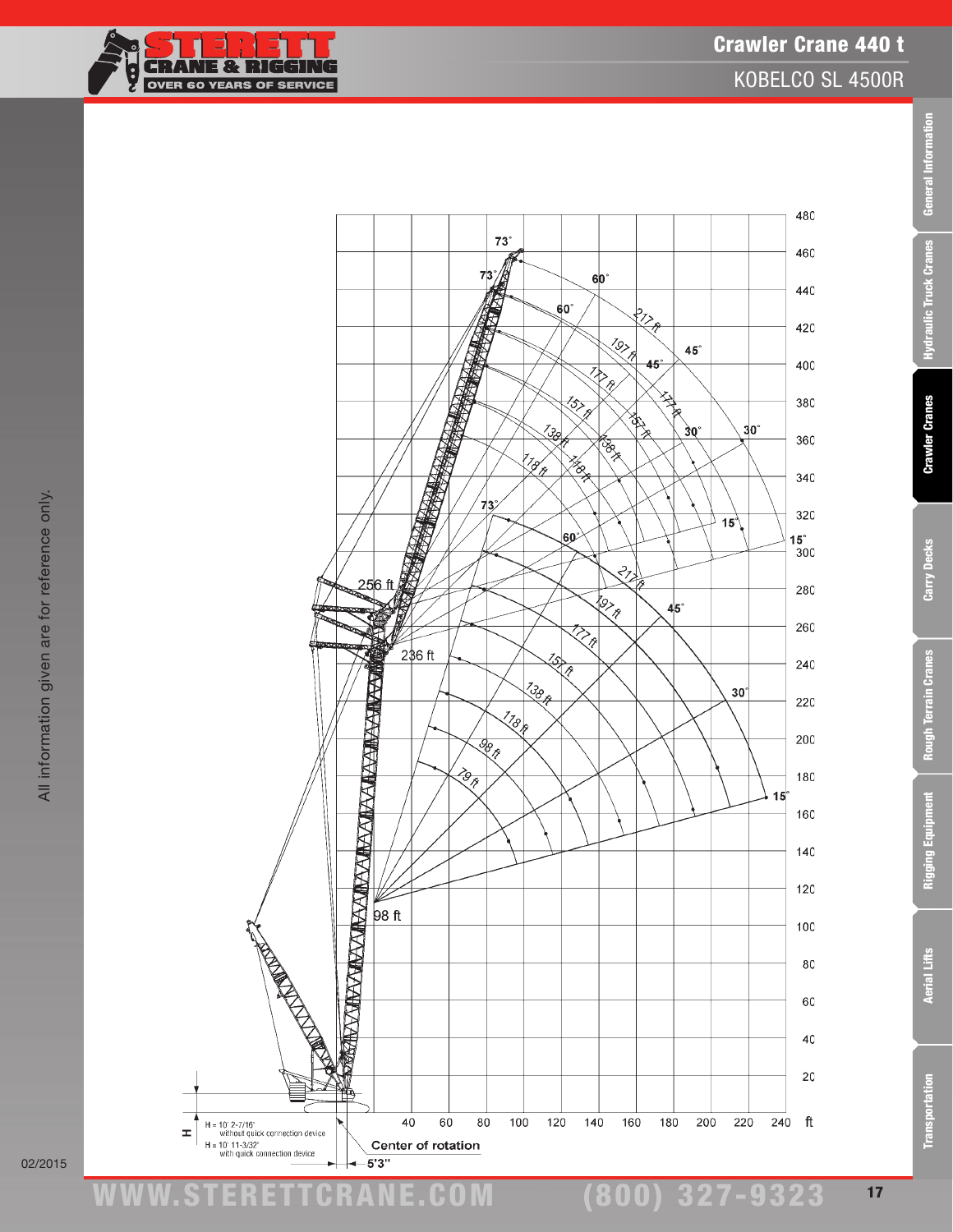| <b>440 t Crawler Crane</b> |  |
|----------------------------|--|
|                            |  |

| <b>General Information</b>                                            |                                                                                                                                        | 98-118 ft<br>$86^\circ$                                                           | 98.4 ft                                                                                                      |                                                                                                            | 79-217 ft                                                                                                                | 352,700 lbs                                                                                |                                                                                              | 24'9"                                                                                            |                                                                                                                    | 360°                                                                                                                 | 75<br>75%                                                                                    |                                                                                                                                                |
|-----------------------------------------------------------------------|----------------------------------------------------------------------------------------------------------------------------------------|-----------------------------------------------------------------------------------|--------------------------------------------------------------------------------------------------------------|------------------------------------------------------------------------------------------------------------|--------------------------------------------------------------------------------------------------------------------------|--------------------------------------------------------------------------------------------|----------------------------------------------------------------------------------------------|--------------------------------------------------------------------------------------------------|--------------------------------------------------------------------------------------------------------------------|----------------------------------------------------------------------------------------------------------------------|----------------------------------------------------------------------------------------------|------------------------------------------------------------------------------------------------------------------------------------------------|
| <b>Hydraulic Truck Cranes</b><br><b>Crawler Cranes</b><br>Carry Decks | ft<br>52.5<br>55<br>60<br>65<br>70<br>75<br>80<br>85<br>90<br>95<br>100<br>110<br>120<br>130<br>140<br>150<br>160<br>170<br>180<br>190 | 79<br>250.2<br>248.2<br>242.1<br>226.5<br>212.1<br>198.3<br>184.2<br>168.2<br>154 | 98<br>250.2<br>245.4<br>235<br>221.4<br>206.5<br>192.9<br>180.8<br>169.5<br>157.5<br>145.7<br>134.8<br>116.3 | 98<br>118<br>228.5<br>215<br>201.6<br>188.3<br>175.8<br>164.9<br>155.4<br>145.5<br>135.8<br>117.6<br>103.5 | 177<br>155.6<br>149.6<br>142.7<br>134.7<br>126.4<br>112<br>100.4<br>90.1<br>80.8<br>72.4<br>65.3<br>59.2<br>53.9<br>49.9 | 217<br>114.2<br>110<br>102.1<br>91.8<br>81.8<br>72.8<br>65<br>58.5<br>52.7<br>47.7<br>43.3 | 98<br>243.8<br>229.8<br>215.8<br>199.7<br>183.1<br>168.8<br>156.9<br>146.3<br>136.6<br>118.1 | 118<br>219.1<br>219.1<br>210.4<br>197.3<br>182<br>167.9<br>156<br>145.4<br>136<br>119.2<br>104.8 | 118<br>157<br>179.5<br>171.9<br>164.8<br>153.7<br>143.3<br>134.1<br>118.4<br>104.6<br>92.5<br>82.1<br>73.5<br>66.3 | 177<br>156.9<br>150.7<br>144.8<br>139.2<br>133.1<br>117.4<br>104<br>92<br>81.6<br>73<br>65.9<br>59.5<br>54.1<br>50.1 | 217<br>114.8<br>110.7<br>102.8<br>95.6<br>88<br>79.8<br>71.1<br>63.9<br>57.5<br>51.9<br>46.8 | ft<br>52.5<br>55<br>60<br>65<br>$70\,$<br>75<br>80<br>85<br>$90\,$<br>95<br>100<br>110<br>120<br>130<br>140<br>150<br>160<br>170<br>180<br>190 |
| <b>Rough Terrain Cranes</b>                                           | 200<br>210<br>220                                                                                                                      |                                                                                   |                                                                                                              |                                                                                                            | with 112,400 lbs carbody counterweight and 44,100 lbs crawler counterweight                                              | 39.4<br>36<br>33.1                                                                         |                                                                                              |                                                                                                  |                                                                                                                    |                                                                                                                      | 42.4<br>38.4<br>34.7                                                                         | 200<br>210<br>220                                                                                                                              |
| <b>Tield</b><br><b>Rigging Equipm</b>                                 |                                                                                                                                        |                                                                                   |                                                                                                              |                                                                                                            |                                                                                                                          |                                                                                            |                                                                                              |                                                                                                  |                                                                                                                    |                                                                                                                      |                                                                                              |                                                                                                                                                |
| <b>Aerial Lifts</b>                                                   |                                                                                                                                        |                                                                                   |                                                                                                              |                                                                                                            |                                                                                                                          |                                                                                            |                                                                                              |                                                                                                  |                                                                                                                    |                                                                                                                      |                                                                                              |                                                                                                                                                |
| <b>Transportation</b>                                                 |                                                                                                                                        |                                                                                   |                                                                                                              |                                                                                                            |                                                                                                                          |                                                                                            |                                                                                              |                                                                                                  |                                                                                                                    |                                                                                                                      |                                                                                              |                                                                                                                                                |

**CRANE & RIGGING** 

**Rigging Equipment**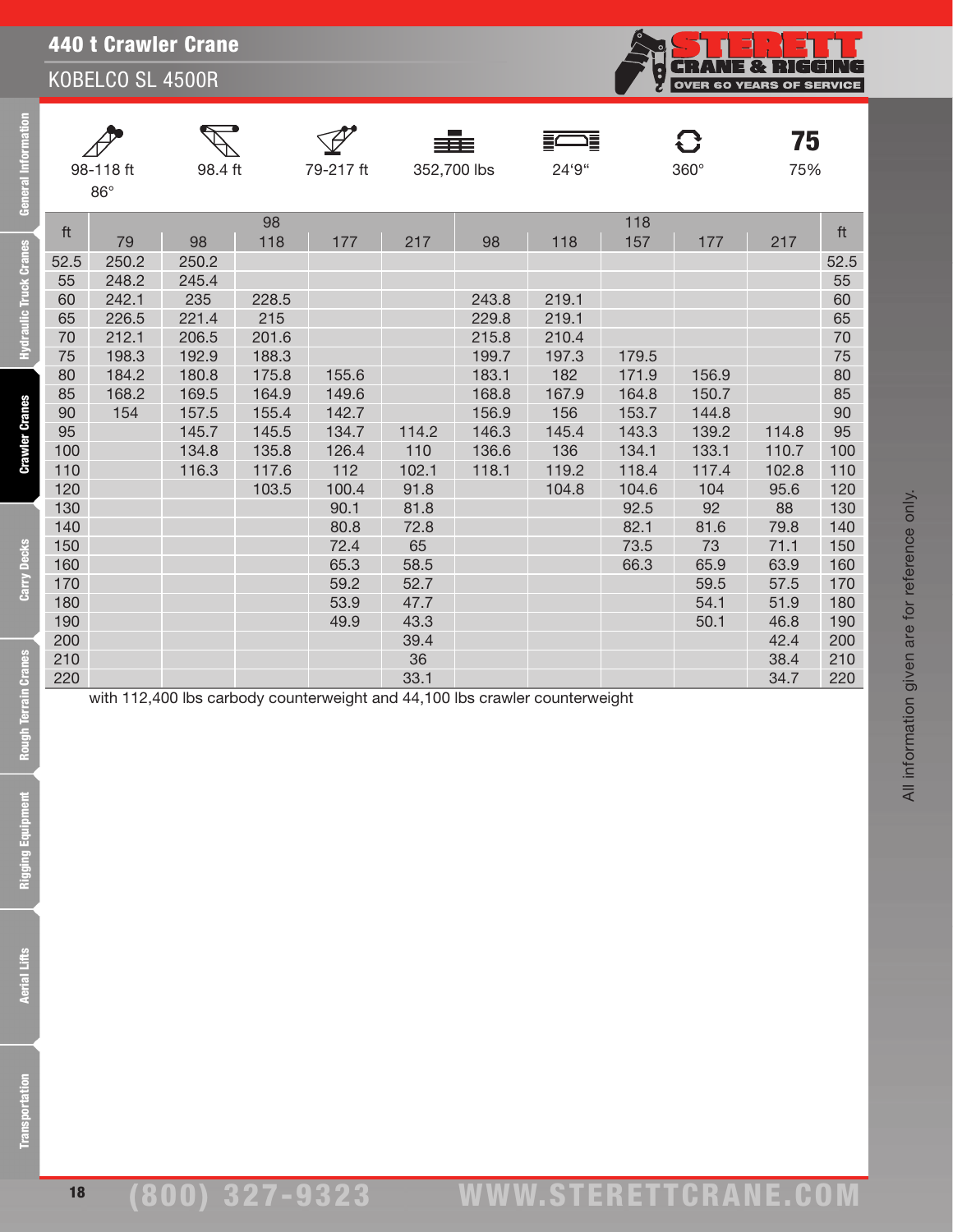

|     |              |         |       |           | 33 E        |       | 這     |       | $\mathbf G$ | 75    |     | <b>General Information</b> |
|-----|--------------|---------|-------|-----------|-------------|-------|-------|-------|-------------|-------|-----|----------------------------|
|     | 138-157 ft   | 98.4 ft |       | 98-217 ft | 352,700 lbs |       | 24'9" |       | $360^\circ$ | 75%   |     |                            |
|     | $86^{\circ}$ |         |       |           |             |       |       |       |             |       |     |                            |
| ft  |              |         | 138   |           |             |       |       | 157   |             |       | ft  |                            |
|     | 98           | 118     | 157   | 177       | 217         | 98    | 118   | 157   | 177         | 217   |     |                            |
| 60  | 248.1        |         |       |           |             | 219.1 |       |       |             |       | 60  |                            |
| 65  | 237          |         |       |           |             | 219.1 |       |       |             |       | 65  | Hydraulic Truck Cranes     |
| 70  | 217.7        | 211.6   |       |           |             | 211.6 | 187.8 |       |             |       | 70  |                            |
| 75  | 199          | 198     | 181   |           |             | 198.1 | 186.2 |       |             |       | 75  |                            |
| 80  | 182.4        | 181.4   | 173.1 | 155.5     |             | 181.6 | 180.5 | 156.5 | 155.8       |       | 80  |                            |
| 85  | 168.1        | 167.2   | 164.7 | 151.8     |             | 167.5 | 166.4 | 156.5 | 152.9       |       | 85  |                            |
| 90  | 156.2        | 155.3   | 153.1 | 145.9     |             | 155.6 | 154.5 | 150.5 | 147         |       | 90  |                            |
| 95  | 145.6        | 144.7   | 142.6 | 139.5     | 115.6       | 145   | 144   | 141.9 | 139.7       | 116.3 | 95  |                            |
| 100 | 136.2        | 135.5   | 133.5 | 132.4     | 111.3       | 135.7 | 134.8 | 132.6 | 131.7       | 112   | 100 | <b>Crawler Cranes</b>      |
| 110 | 119.8        | 119.9   | 117.7 | 116.8     | 103.3       | 119.9 | 119   | 117   | 116.1       | 103.9 | 110 |                            |
| 120 |              | 106     | 105.2 | 104.3     | 96.1        |       | 106.5 | 104.5 | 103.6       | 96.6  | 120 |                            |
| 130 |              |         | 93.6  | 93        | 89.2        |       | 94.8  | 93.7  | 93          | 89.6  | 130 |                            |
| 140 |              |         | 82.9  | 82.6      | 82          |       |       | 83.9  | 83.5        | 82.5  | 140 |                            |
| 150 |              |         | 74.2  | 73.7      | 73.1        |       |       | 74.9  | 74.4        | 73.7  | 150 |                            |
| 160 |              |         | 66.8  | 66.4      | 65.4        |       |       | 67.5  | 67          | 66.1  | 160 |                            |
| 170 |              |         |       | 59.9      | 58.6        |       |       |       | 60.5        | 59.3  | 170 |                            |
| 180 |              |         |       | 54.3      | 52.7        |       |       |       | 54.7        | 53.3  | 180 |                            |
| 190 |              |         |       | 49.5      | 47.5        |       |       |       | 49.7        | 47.9  | 190 | Carry Decks                |
| 200 |              |         |       |           | 43.1        |       |       |       |             | 43.4  | 200 |                            |
| 210 |              |         |       |           | 39.1        |       |       |       |             | 39.3  | 210 |                            |
| 220 |              |         |       |           | 35.3        |       |       |       |             | 35.7  | 220 |                            |

with 112,400 lbs carbody counterweight and 44,100 lbs crawler counterweight

**Rough Terrain Cranes**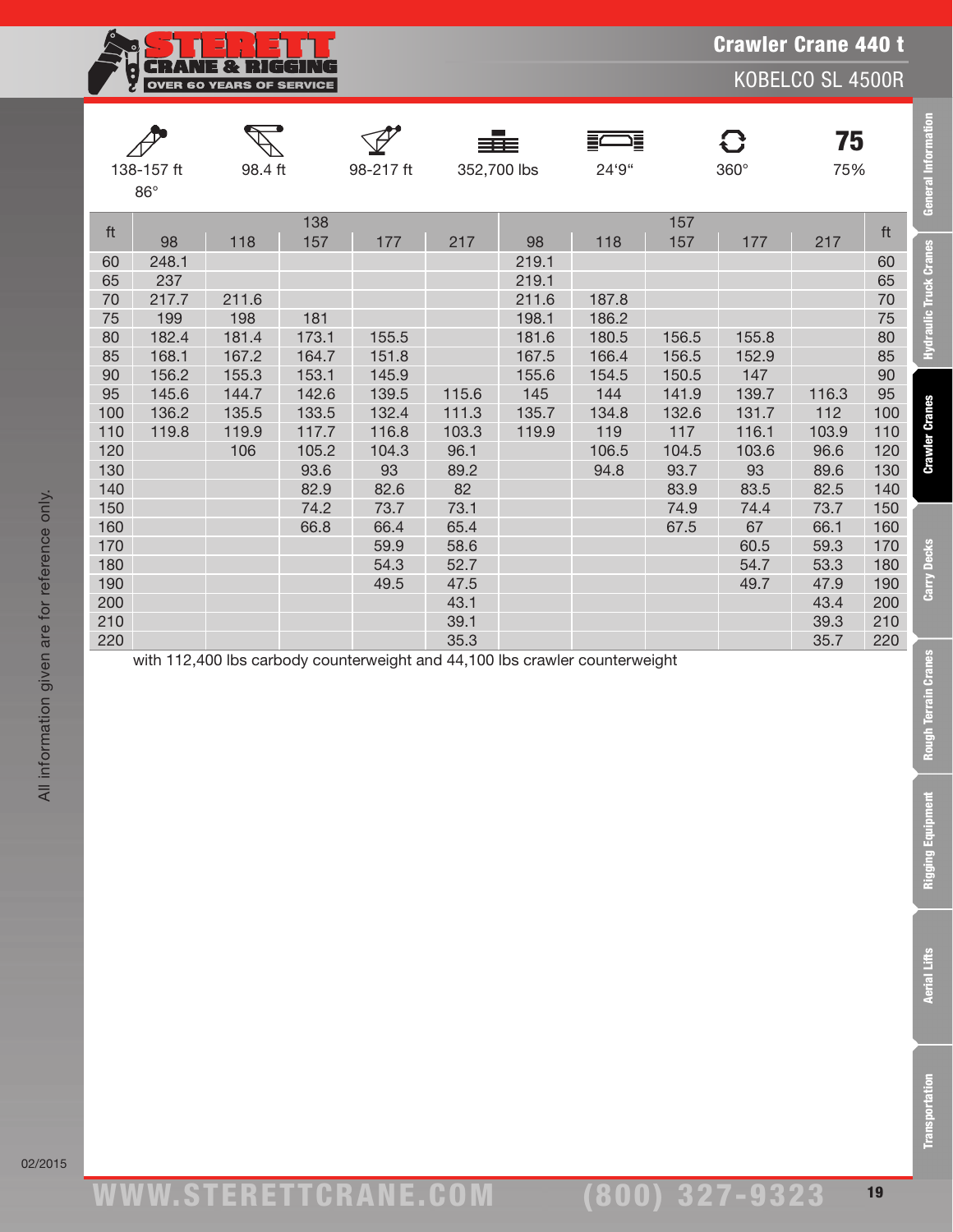## 440 t Crawler Crane

KOBELCO SL 4500R

| General Information           |     | 177-197 ft<br>$86^\circ$ | 98.4 ft |            | 98-217 ft |       | 352,700 lbs | 24'9"                                                                       |            | $360^\circ$ | 75<br>75% |        |
|-------------------------------|-----|--------------------------|---------|------------|-----------|-------|-------------|-----------------------------------------------------------------------------|------------|-------------|-----------|--------|
|                               | ft  | 98                       | 118     | 177<br>157 | 177       | 217   | 118         | 138                                                                         | 197<br>157 | 177         | 217       | ft     |
| <b>Hydraulic Truck Cranes</b> | 70  | 187.8                    | 187.8   |            |           |       | 156.5       |                                                                             |            |             |           | 70     |
|                               | 75  | 186.2                    | 185.8   |            |           |       | 156.5       | 156.5                                                                       |            |             |           | $75\,$ |
|                               | 80  | 180.5                    | 179.6   | 156.5      |           |       | 156.5       | 156.5                                                                       | 156.5      |             |           | 80     |
|                               | 85  | 166.6                    | 165.5   | 156.5      |           |       | 156.5       | 156.5                                                                       | 156.5      |             |           | 85     |
|                               | 90  | 154.7                    | 153.6   | 150.2      | 148.4     |       | 150.6       | 150                                                                         | 149.5      | 125.2       |           | $90\,$ |
|                               | 95  | 144.1                    | 143.1   | 141.5      | 140       | 115.8 | 142.2       | 141.3                                                                       | 140.7      | 125.2       |           | 95     |
|                               | 100 | 134.8                    | 134     | 132.4      | 130.9     | 112.7 | 133.1       | 132.2                                                                       | 131.6      | 123.7       | 106.7     | 100    |
|                               | 110 | 119.2                    | 118.3   | 116.8      | 115.2     | 104.6 | 117.4       | 116.6                                                                       | 116.1      | 114.3       | 104.4     | 110    |
|                               | 120 |                          | 105.8   | 104.3      | 102.9     | 97.2  | 105.1       | 104.2                                                                       | 103.6      | 102.7       | 97.8      | 120    |
|                               | 130 |                          | 94.9    | 93.8       | 92.4      | 89.7  | 94.6        | 93.8                                                                        | 93.1       | 92.2        | 89.7      | 130    |
| <b>Crawler Cranes</b>         | 140 |                          |         | 84.7       | 83.3      | 82.1  |             | 84.8                                                                        | 84.3       | 83.4        | 81.4      | 140    |
|                               | 150 |                          |         | 76.3       | 75.2      | 74.5  |             | 76.7                                                                        | 76.7       | 76          | 73.8      | 150    |
|                               | 160 |                          |         | 68.7       | 67.6      | 66.9  |             |                                                                             | 69.3       | 68.9        | 67.2      | 160    |
|                               | 170 |                          |         | 61.6       | 60.9      | 60    |             |                                                                             | 62.6       | 62.4        | 60.6      | 170    |
|                               | 180 |                          |         |            | 55.1      | 53.8  |             |                                                                             |            | 56.4        | 54.4      | 180    |
|                               | 190 |                          |         |            | 49.9      | 48.4  |             |                                                                             |            | 51          | 48.8      | 190    |
|                               | 200 |                          |         |            |           | 43.8  |             |                                                                             |            |             | 44.1      | 200    |
| Carry Decks                   | 210 |                          |         |            |           | 39.6  |             |                                                                             |            |             | 40        | 210    |
|                               | 220 |                          |         |            |           | 35.8  |             | with 112,400 lbs carbody counterweight and 44,100 lbs crawler counterweight |            |             | 35.7      | 220    |
| Rough Terrain Cranes          |     |                          |         |            |           |       |             |                                                                             |            |             |           |        |
| E<br>Rigging Equipm           |     |                          |         |            |           |       |             |                                                                             |            |             |           |        |
| <b>Aerial Lifts</b>           |     |                          |         |            |           |       |             |                                                                             |            |             |           |        |
| ransportation                 |     |                          |         |            |           |       |             |                                                                             |            |             |           |        |

**CRANE & RIGGING**<br>OVER 60 YEARS OF SERVICE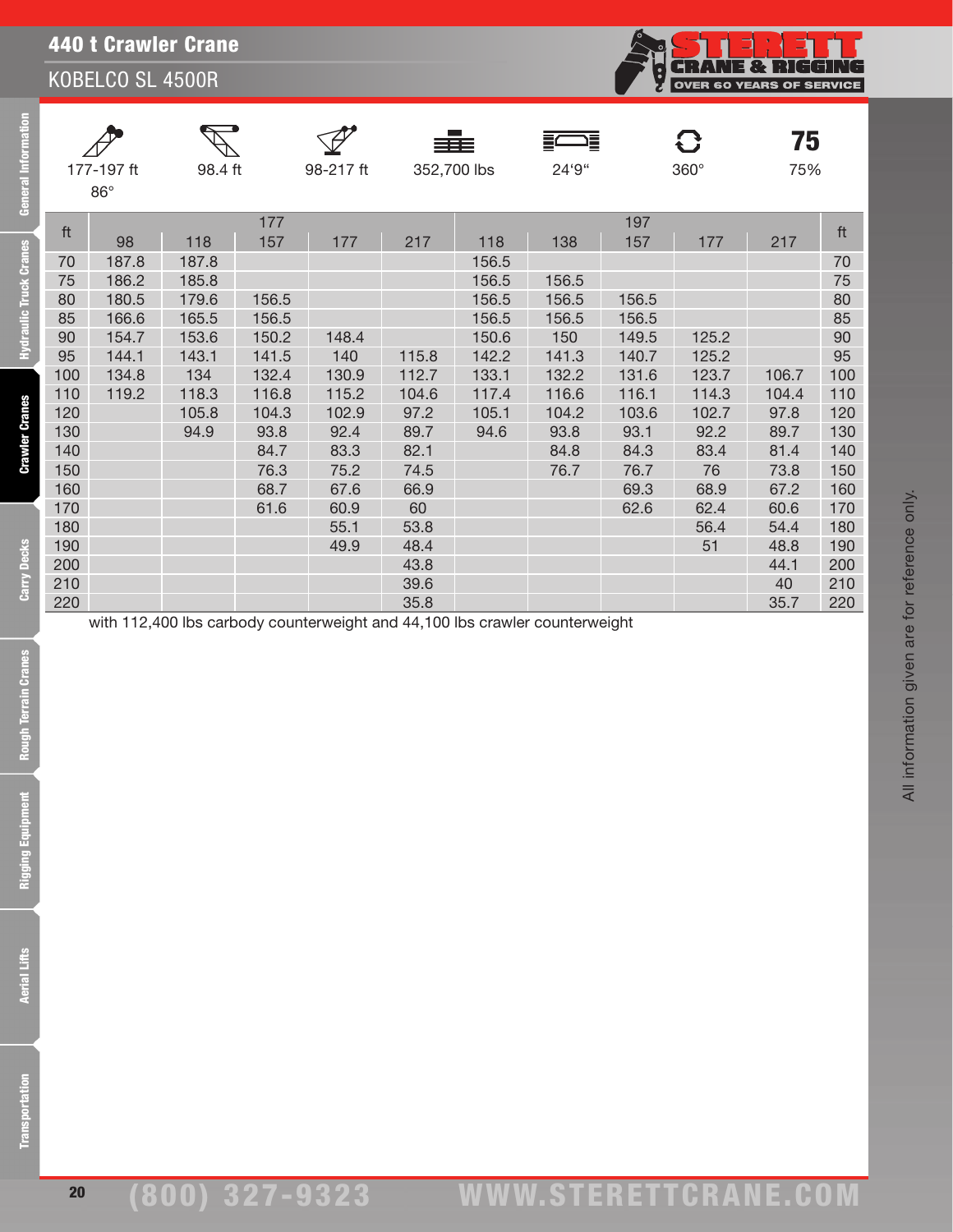

|     |              |         |       |            |      | ≡≡≡         | 這     |       | $\mathbf G$ | 75   |     | <b>General Information</b>    |
|-----|--------------|---------|-------|------------|------|-------------|-------|-------|-------------|------|-----|-------------------------------|
|     | 217-236 ft   | 98.4 ft |       | 118-217 ft |      | 352,700 lbs | 24'9" |       | $360^\circ$ | 75%  |     |                               |
|     | $86^{\circ}$ |         |       |            |      |             |       |       |             |      |     |                               |
|     |              |         | 217   |            |      |             |       | 236   |             |      | ft  |                               |
| ft  | 118          | 138     | 157   | 177        | 217  | 118         | 138   | 157   | 177         | 217  |     |                               |
| 70  | 156.5        |         |       |            |      |             |       |       |             |      | 70  | <b>Hydraulic Truck Cranes</b> |
| 75  | 156.5        | 156.5   |       |            |      | 156.5       | 144.4 |       |             |      | 75  |                               |
| 80  | 156.5        | 156.5   | 125.2 |            |      | 154.7       | 143.5 | 125.2 |             |      | 80  |                               |
| 85  | 156.5        | 156.5   | 125.2 |            |      | 147.4       | 140.1 | 125.2 |             |      | 85  |                               |
| 90  | 150          | 149.4   | 125.2 | 125.2      |      | 139.6       | 136.3 | 124.5 | 112.3       |      | 90  |                               |
| 95  | 141.3        | 140.4   | 125.2 | 125.2      |      | 132         | 131.1 | 121.2 | 109         |      | 95  |                               |
| 100 | 132.2        | 131.3   | 123.7 | 123.6      | 93.9 | 124.9       | 125   | 116.7 | 105.6       | 90.2 | 100 |                               |
| 110 | 116.6        | 115.7   | 114.3 | 113.5      | 93.9 | 112         | 112.4 | 108.8 | 98.7        | 88   | 110 |                               |
| 120 | 104.2        | 103.3   | 102.9 | 102        | 90.7 | 100.9       | 101.5 | 100.7 | 91.9        | 84.7 | 120 |                               |
| 130 | 93.8         | 92.9    | 92.5  | 91.6       | 86.2 | 90.7        | 91.9  | 92.1  | 85.5        | 80.4 | 130 |                               |
| 140 |              | 84.1    | 83.6  | 82.8       | 80.4 |             | 83.3  | 83.4  | 79.4        | 75.4 | 140 | <b>Crawler Cranes</b>         |
| 150 |              | 76.7    | 76    | 75.4       | 73.1 |             | 75.4  | 76    | 73.7        | 70.7 | 150 |                               |
| 160 |              |         | 69.5  | 69         | 67   |             |       | 69.9  | 68.1        | 65.9 | 160 |                               |
| 170 |              |         | 63.5  | 62.8       | 60.9 |             |       | 64    | 62.7        | 60.8 | 170 |                               |
| 180 |              |         |       | 56.8       | 55   |             |       |       | 57.3        | 55.4 | 180 |                               |
| 190 |              |         |       | 51.5       | 49.3 |             |       |       | 51.9        | 49.7 | 190 |                               |
| 200 |              |         |       |            | 44.5 |             |       |       |             | 42.7 | 200 |                               |
| 210 |              |         |       |            | 39.4 |             |       |       |             | 36.2 | 210 | <b>Carry Decks</b>            |
| 220 |              |         |       |            | 33.8 |             |       |       |             |      | 220 |                               |

with 112,400 lbs carbody counterweight and 44,100 lbs crawler counterweight

**Rough Terrain Cranes** 

**Rigging Equipment** 

**Transportation**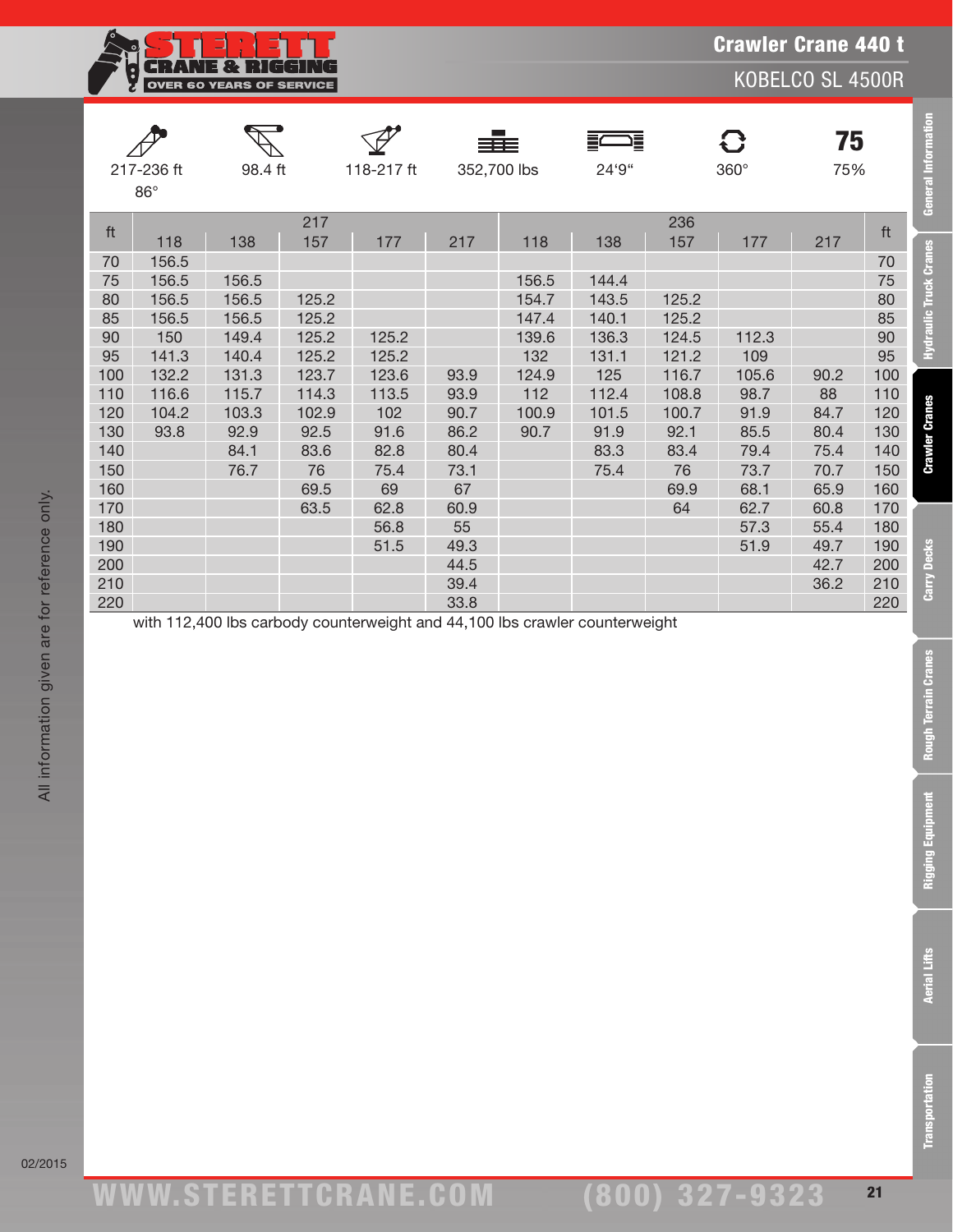|     | <b>TTO L OI AWICI OI AIIU</b><br>KOBELCO SL 4500R |            |                    |            | 1É.<br>н<br>$\ddot{\cdot}$ | NG<br>Ħ<br>Н<br><b>OVER 60 YEARS OF SERVICE</b> |
|-----|---------------------------------------------------|------------|--------------------|------------|----------------------------|-------------------------------------------------|
|     | 256 ft<br>98.4 ft<br>$86^{\circ}$                 | 118-177 ft | ≣≣≣<br>352,700 lbs | 這<br>24'9" | $360^\circ$                | 75<br>75%                                       |
| ft  |                                                   |            | 256                |            |                            | ft                                              |
|     | 118                                               | 138        |                    | 157        | 177                        |                                                 |
| 75  | 125.2                                             |            |                    |            |                            | 75                                              |
| 80  | 124.1                                             | 123.9      |                    |            |                            | 80                                              |
| 85  | 119.9                                             | 118.9      |                    |            |                            | 85                                              |
| 90  | 113.5                                             | 112.6      |                    | 108.4      | 93.9                       | 90                                              |
| 95  | 107.2                                             | 106.5      |                    | 104        | 93.9                       | 95                                              |
| 100 | 101.2                                             | 100.8      |                    | 99.8       | 93.1                       | 100                                             |
| 110 | 90.7                                              | 90.6       |                    | 90.1       | 88.4                       | 110                                             |
| 120 | 81.5                                              | 81.8       |                    | 81.5       | 80.6                       | 120                                             |
| 130 | 73.2                                              | 73.9       |                    | 73.8       | 73                         | 130                                             |
| 140 |                                                   | 66.9       |                    | 67         | 66.3                       | 140                                             |
| 150 |                                                   | 60.5       |                    | 60.9       | 60.5                       | 150                                             |
| 160 |                                                   |            |                    | 55.5       | 55.2                       | 160                                             |
| 170 |                                                   |            |                    | 50.4       | 50.4                       | 170                                             |
| 180 |                                                   |            |                    |            | 46                         | 180                                             |
| 190 |                                                   |            |                    |            | 42                         | 190                                             |

with 112,400 lbs carbody counterweight and 44,100 lbs crawler counterweight

440 t Crawler Crane

22

. H

All information given are for reference only.

All information given are for reference only.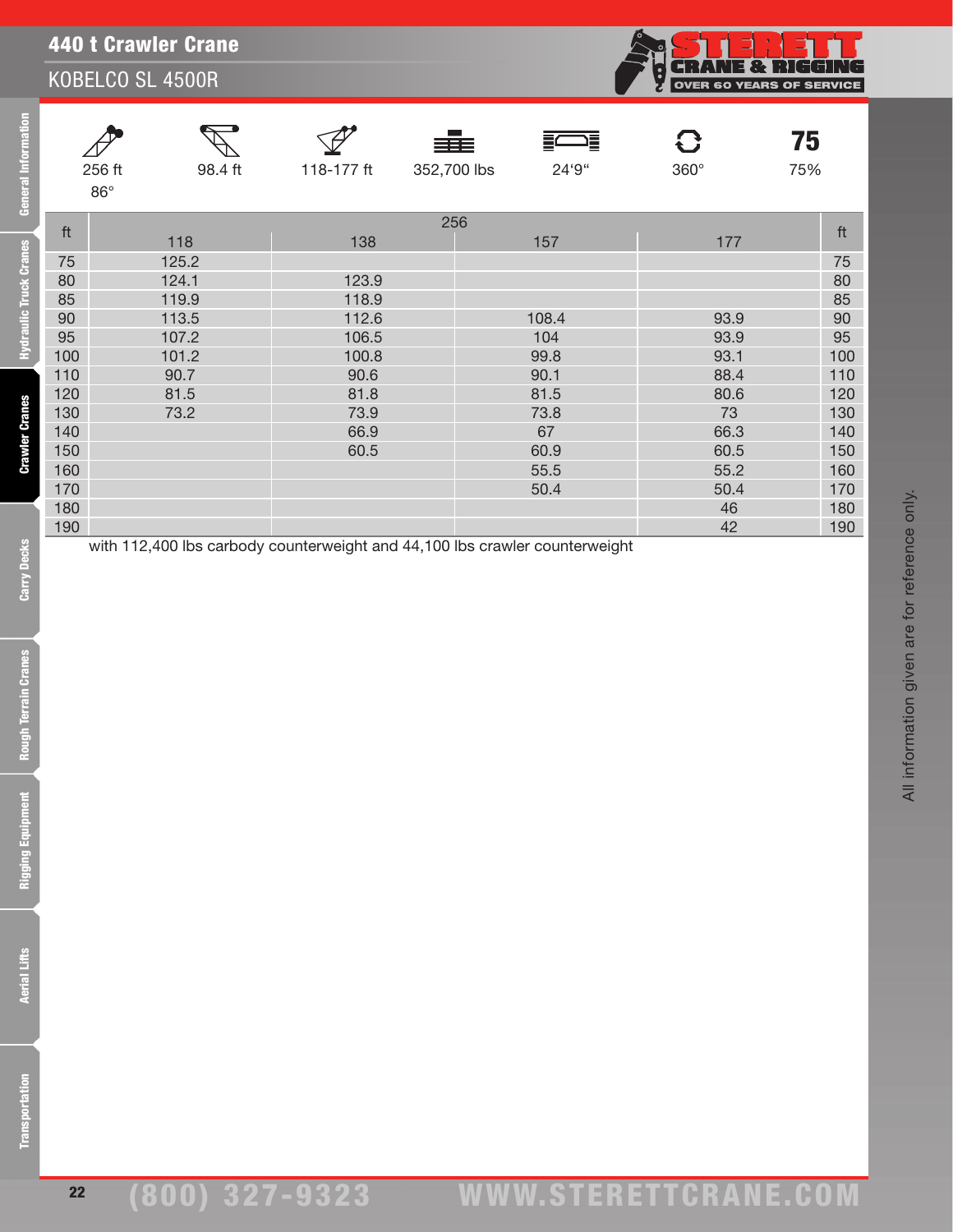TF



02/2015

ww.TDKv.com www.STERETTCRAnE.Com

(800) 327-9323

Transportation Aerial Lifts Rigging Equipment Rough Terrain Cranes Carry Decks Crawler Cranes Hydraulic Truck Cranes General Information

**Rough Terrain Cranes** 

Rigging Equipment

**Aerial Lifts** 

**Transportation** 

Carry Decks

General Information

**Hydraulic Truck Cranes** 

**Crawler Cranes**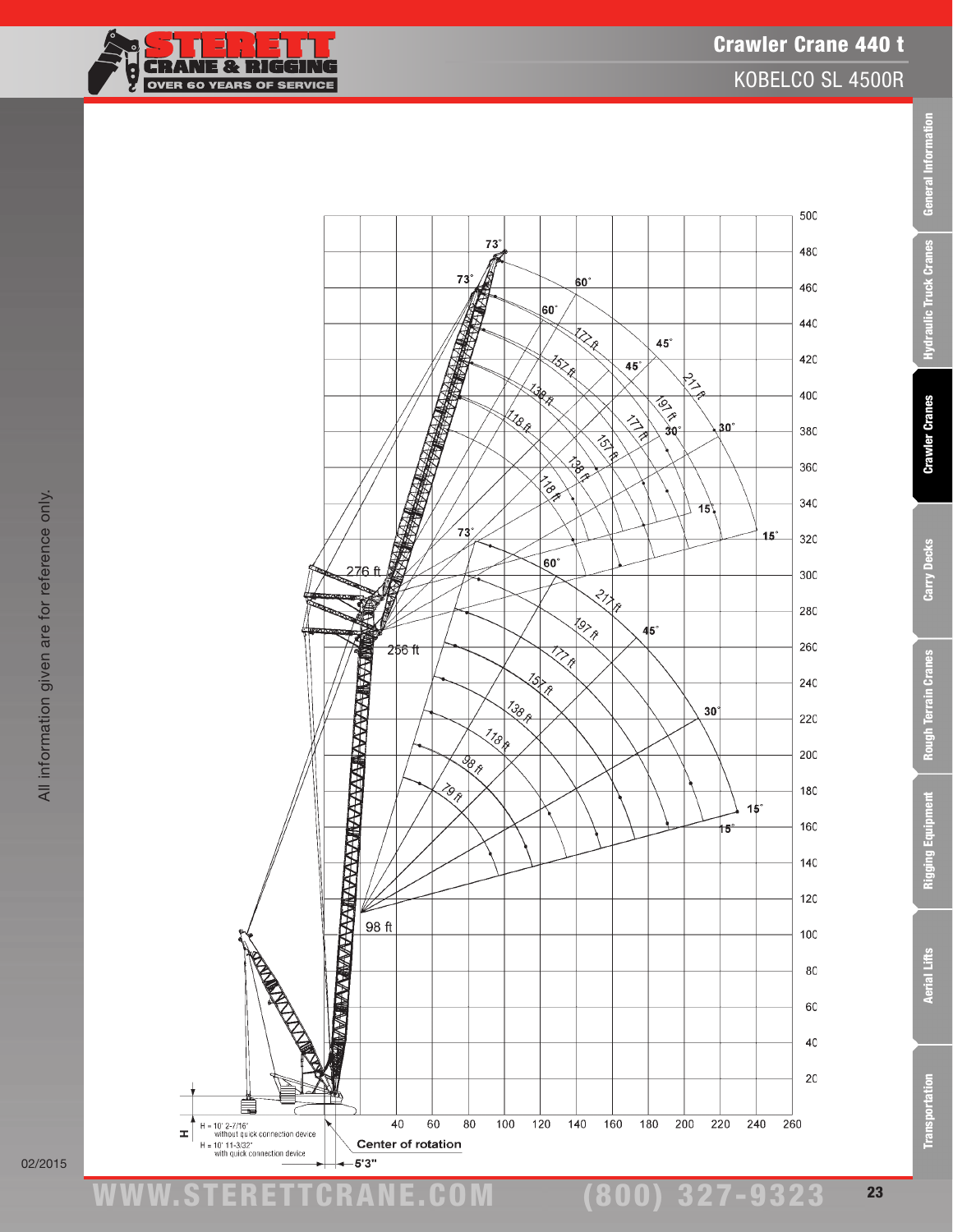| <b>General Information</b>    |                   | 98-118 ft<br>$86^\circ$ | 98.4 ft                 | 79-217 ft               |                         | 352,700 lbs           | 286,600 lbs<br>45 ft                                                        |                         | 24'9"                           | $360^\circ$             | 75<br>75%               |                          |
|-------------------------------|-------------------|-------------------------|-------------------------|-------------------------|-------------------------|-----------------------|-----------------------------------------------------------------------------|-------------------------|---------------------------------|-------------------------|-------------------------|--------------------------|
|                               | ft                | 79                      | 98                      | 98<br>118               | 177                     | 217                   | 98                                                                          | 118                     | 118<br>157                      | 177                     | 217                     | ft                       |
| <b>Hydraulic Truck Cranes</b> | 52.5<br>55<br>60  | 250.2<br>248.2<br>242.1 | 250.2<br>245.4<br>235   | 228.5                   |                         |                       | 243.8                                                                       | 219.1                   |                                 |                         |                         | 52.5<br>55<br>60         |
|                               | 65<br>70<br>75    | 226.5<br>212.1<br>199.3 | 221.4<br>206.5<br>192.9 | 215<br>201.6<br>188.3   |                         |                       | 229.8<br>217.8<br>203.7                                                     | 219.1<br>210.4<br>199.1 | 179.5                           |                         |                         | 65<br>70<br>75           |
|                               | 80<br>85<br>90    | 188<br>177.4<br>166     | 180.9<br>170.3<br>161.5 | 175.8<br>164.9<br>155.4 | 155.6<br>149.6<br>142.7 |                       | 188.4<br>174.9<br>163.5                                                     | 186.4<br>172.9<br>161.6 | 171.9<br>164.8<br>157.8         | 156.9<br>150.7<br>144.8 |                         | 80<br>85<br>90           |
| <b>Crawler Cranes</b>         | 95<br>100<br>110  |                         | 153.3<br>145.4<br>129.8 | 146.8<br>139.3<br>126.5 | 134.7<br>126.4<br>112   | 114.2<br>110<br>102.1 | 153.2<br>144.1<br>128.5                                                     | 151.2<br>142.1<br>126.5 | 149.1<br>140.1                  | 139.2<br>133.8<br>122.7 | 114.8<br>110.7<br>102.8 | 95<br>100                |
|                               | 120<br>130<br>140 |                         |                         | 115                     | 100.4<br>90.4<br>81.7   | 91.8<br>81.8<br>72.8  |                                                                             | 114                     | 124.3<br>111.6<br>100.9<br>91.7 | 110.6<br>99.8<br>90.5   | 95.6<br>88.9<br>82      | 110<br>120<br>130<br>140 |
| Carry Decks                   | 150<br>160<br>170 |                         |                         |                         | 74.5<br>68.5<br>63.4    | 65<br>58.5<br>52.7    |                                                                             |                         | 83.8<br>77                      | 82.3<br>74.5<br>67.4    | 73.3<br>66.1<br>59.6    | 150<br>160<br>170        |
|                               | 180<br>190<br>200 |                         |                         |                         | 57.9<br>50              | 47.7<br>43.3<br>39.6  |                                                                             |                         |                                 | 59.8<br>50.3            | 53.9<br>49<br>44.7      | 180<br>190<br>200        |
| <b>Rough Terrain Cranes</b>   | 210<br>220        |                         |                         |                         |                         | 36.4<br>33.9          | with 112,400 lbs carbody counterweight and 44,100 lbs crawler counterweight |                         |                                 |                         | 40.7<br>36.9            | 210<br>220               |
| <b>Rigging Equipment</b>      |                   |                         |                         |                         |                         |                       |                                                                             |                         |                                 |                         |                         |                          |
| <b>Aerial Lifts</b>           |                   |                         |                         |                         |                         |                       |                                                                             |                         |                                 |                         |                         |                          |
| <b>Transportation</b>         |                   |                         |                         |                         |                         |                       |                                                                             |                         |                                 |                         |                         |                          |

**CRANE & RIGGING**<br>OVER 60 YEARS OF SERVICE

်<br>မ

**Aerial Lifts**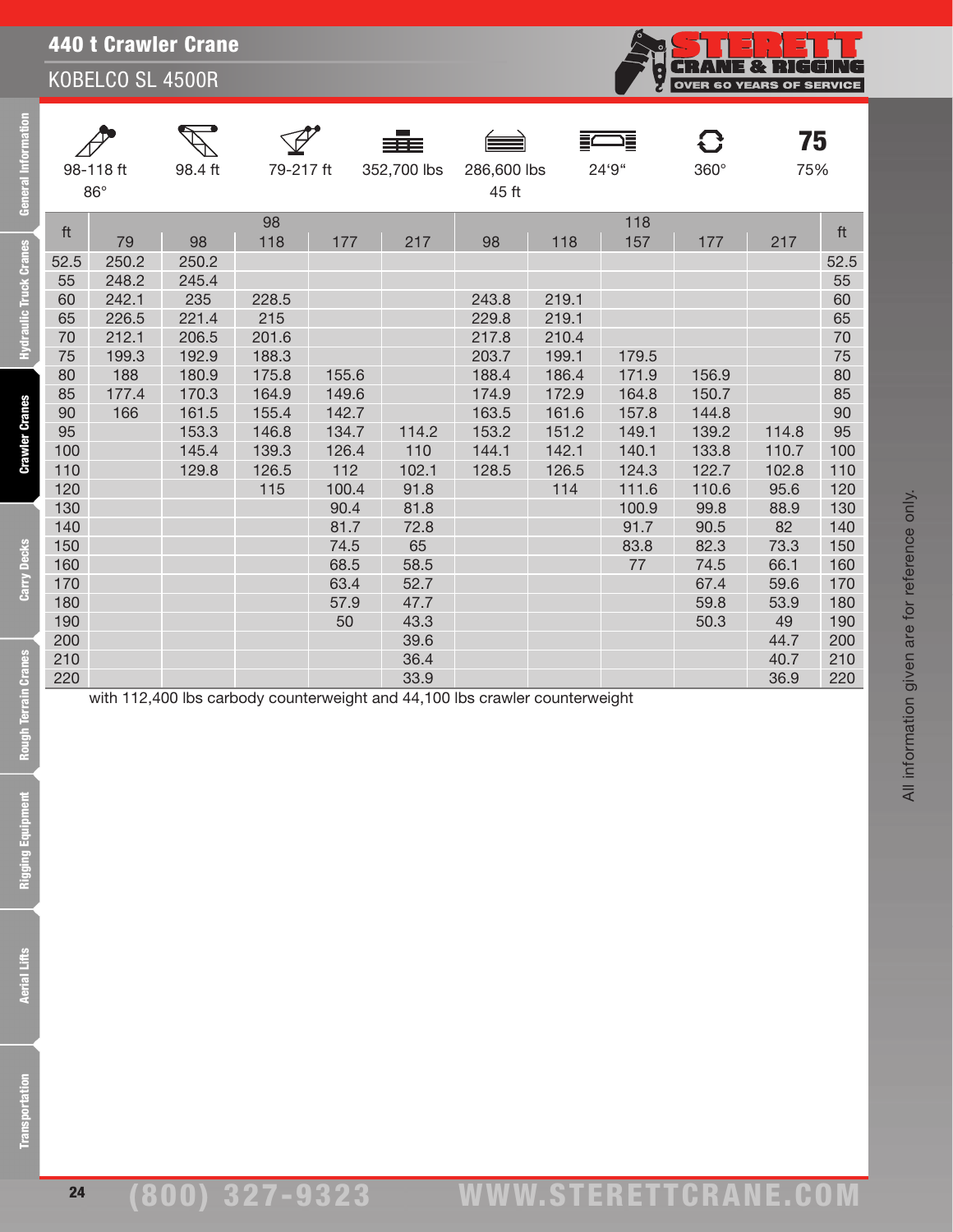**CRANE & RIGGING**<br>OVER 60 YEARS OF SERVICE ģ

Crawler Crane 440 t

KOBELCO SL 4500R

Transportation Aerial Lifts Rigging Equipment Rough Terrain Cranes Carry Decks Crawler Cranes Hydraulic Truck Cranes General Information

**Rigging Equipment** 

**Aerial Lifts** 

**Transportation** 

|          | 138-157 ft<br>$86^\circ$ | 98.4 ft        | 98-217 ft |       | 352,700 lbs | 286,600 lbs<br>45 ft                                                        |                | 24'9" | 360°  | 75<br>75% |          | General Information           |
|----------|--------------------------|----------------|-----------|-------|-------------|-----------------------------------------------------------------------------|----------------|-------|-------|-----------|----------|-------------------------------|
| ft       |                          |                | 138       |       |             |                                                                             |                | 157   |       |           | ft       |                               |
|          | 98                       | 118            | 157       | 177   | 217         | 98                                                                          | 118            | 157   | 177   | 217       |          |                               |
| 60       | 248.1                    |                |           |       |             | 219.1                                                                       |                |       |       |           | 60       | <b>Hydraulic Truck Cranes</b> |
| 65       | 237                      |                |           |       |             | 219.1                                                                       |                |       |       |           | 65       |                               |
| 70<br>75 | 219.4<br>202.3           | 212.5<br>200.1 | 181       |       |             | 212.6<br>200.4                                                              | 187.8<br>187.1 |       |       |           | 70<br>75 |                               |
| 80       | 186.8                    | 184.7          | 173.4     | 155.5 |             | 185.1                                                                       | 182.9          | 156.5 | 155.8 |           | 80       |                               |
| 85       | 173.4                    | 171.4          | 166.2     | 151.8 |             | 171.6                                                                       | 169.6          | 156.5 | 152.9 |           | 85       |                               |
| 90       | 162                      | 160            | 157.1     | 145.9 |             | 160.2                                                                       | 158.2          | 153.3 | 147   |           | 90       |                               |
| 95       | 151.7                    | 149.7          | 147.6     | 140.3 | 115.6       | 150                                                                         | 148.1          | 146.1 | 141.3 | 116.3     | 95       |                               |
| 100      | 142.6                    | 140.6          | 138.6     | 134.6 | 111.3       | 141                                                                         | 139.3          | 137.1 | 135.2 | 112       | 100      | <b>Crawler Cranes</b>         |
| 110      | 126.9                    | 125.1          | 123       | 121.7 | 103.3       | 125.6                                                                       | 123.8          | 121.6 | 120.6 | 103.9     | 110      |                               |
| 120      |                          | 112.7          | 110.3     | 109.4 | 96.1        |                                                                             | 111.3          | 109.1 | 108.1 | 96.6      | 120      |                               |
| 130      |                          |                | 99.6      | 98.7  | 89.5        |                                                                             | 97.7           | 98.5  | 97.5  | 89.8      | 130      |                               |
| 140      |                          |                | 90.4      | 89.5  | 82.7        |                                                                             |                | 89.3  | 88.4  | 83        | 140      |                               |
| 150      |                          |                | 82.7      | 81.6  | 74.1        |                                                                             |                | 81.6  | 80.5  | 75        | 150      |                               |
| 160      |                          |                | 76.2      | 74.8  | 66.8        |                                                                             |                | 75.1  | 74    | 67.5      | 160      |                               |
| 170      |                          |                |           | 68    | 60.3        |                                                                             |                |       | 67.9  | 60.8      | 170      |                               |
| 180      |                          |                |           | 60.4  | 54.5        |                                                                             |                |       | 62    | 54.9      | 180      |                               |
| 190      |                          |                |           | 50.5  | 49.3        |                                                                             |                |       | 56.3  | 49.7      | 190      | Carry Decks                   |
| 200      |                          |                |           |       | 44.9        |                                                                             |                |       |       | 45.3      | 200      |                               |
| 210      |                          |                |           |       | 40.9        |                                                                             |                |       |       | 41.3      | 210      |                               |
| 220      |                          |                |           |       | 37.2        |                                                                             |                |       |       | 37.5      | 220      |                               |
|          |                          |                |           |       |             | with 112,400 lbs carbody counterweight and 44,100 lbs crawler counterweight |                |       |       |           |          | Rough Terrain Cranes          |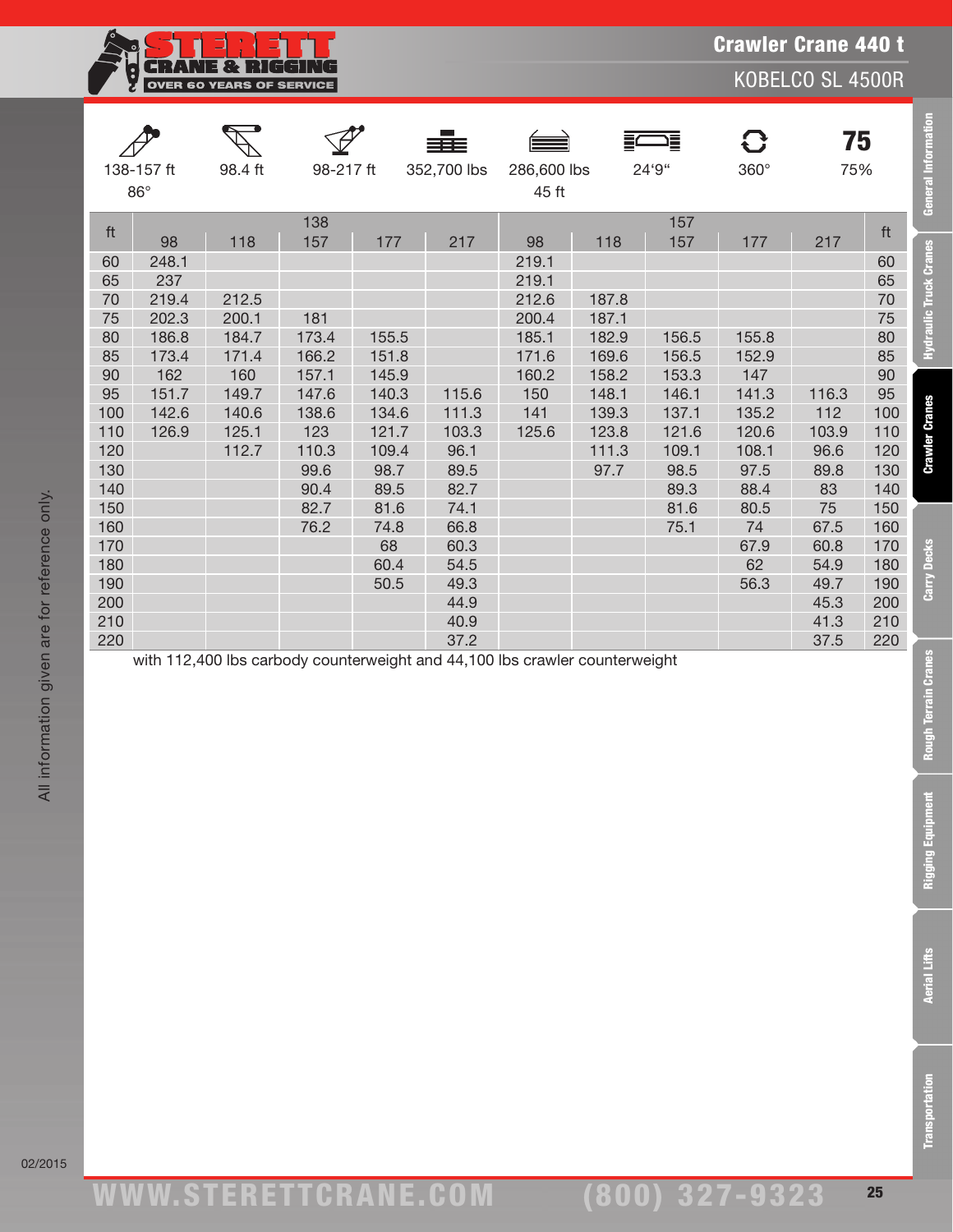| ormation<br>General   |            | 177-197 ft<br>$86^\circ$ | 98.4 ft | 98-217 ft  |              | 352,700 lbs  | 286,600 lbs<br>45 ft |       | 24'9"        | 360°         | 75<br>75%    |            |
|-----------------------|------------|--------------------------|---------|------------|--------------|--------------|----------------------|-------|--------------|--------------|--------------|------------|
|                       | ft         |                          |         | 177        |              |              |                      |       | 197          |              |              | ft         |
|                       |            | 98                       | 118     | 157        | 177          | 217          | 118                  | 138   | 157          | 177          | 217          |            |
|                       | 70         | 187.8                    | 187.8   |            |              |              | 156.5                |       |              |              |              | 70         |
|                       | 75         | 187.2                    | 186.3   |            |              |              | 156.5                | 156.5 |              |              |              | 75         |
| draulic Truck Cranes  | 80         | 183.1                    | 181     | 156.5      |              |              | 156.5                | 156.5 | 156.5        |              |              | 80         |
|                       | 85         | 169.8                    | 167.8   | 156.5      |              |              | 156.5                | 156.5 | 156.5        |              |              | 85         |
|                       | 90         | 158.6                    | 156.6   | 152.2      | 148.4        |              | 152.2                | 151.6 | 150.8        | 125.2        |              | 90         |
| 5                     | 95         | 148.5                    | 146.5   | 144.5      | 141.9        | 115.8        | 144.6                | 143.7 | 142.6        | 125.2        |              | 95         |
|                       | 100        | 139.5                    | 137.5   | 135.5      | 134.9        | 112.7        | 135.8                | 134.9 | 133.8        | 124          | 106.7        | 100        |
|                       | 110        | 124.2                    | 122.2   | 120.1      | 119.4        | 104.6        | 120.7                | 119.6 | 118.5        | 116.6        | 104.4        | 110        |
|                       | 120        |                          | 109.9   | 107.7      | 106.9        | 97.2         | 108.4                | 107.3 | 106.2        | 105.4        | 97.8         | 120        |
|                       | 130        |                          | 97.4    | 97.1       | 96.3         | 90.4         | 98                   | 96.9  | 95.7         | 94.8         | 90.4         | 130        |
| <b>Crawler Cranes</b> | 140        |                          |         | 88         | 87.1         | 83.6         |                      | 88    | 86.7         | 85.8         | 82.9         | 140        |
|                       | 150<br>160 |                          |         | 80.5<br>74 | 79.4<br>72.9 | 75.8<br>68.3 |                      | 80.5  | 79.1<br>72.8 | 78.2         | 75.4<br>68.6 | 150        |
|                       | 170        |                          |         | 65.2       | 67.2         | 61.5         |                      |       | 64.8         | 71.8<br>66.1 | 62.1         | 160<br>170 |
|                       | 180        |                          |         |            | 62           | 55.5         |                      |       |              | 61.1         | 56           | 180        |
|                       | 190        |                          |         |            | 56.8         | 50.1         |                      |       |              | 56.5         | 50.6         | 190        |
| Carry Decks           | 200        |                          |         |            |              | 45.6         |                      |       |              |              | 46           | 200        |
|                       | 210        |                          |         |            |              | 41.5         |                      |       |              |              | 41.8         | 210        |
|                       | 220        |                          |         |            |              | 37.6         |                      |       |              |              | 37.1         | 220        |
| <b>Cranes</b>         |            |                          |         |            |              |              |                      |       |              |              |              |            |
| Rigging Equipm        |            |                          |         |            |              |              |                      |       |              |              |              |            |
| <b>Aerial Lifts</b>   |            |                          |         |            |              |              |                      |       |              |              |              |            |

26

**CRANE & RIGGING**<br>OVER 60 YEARS OF SERVICE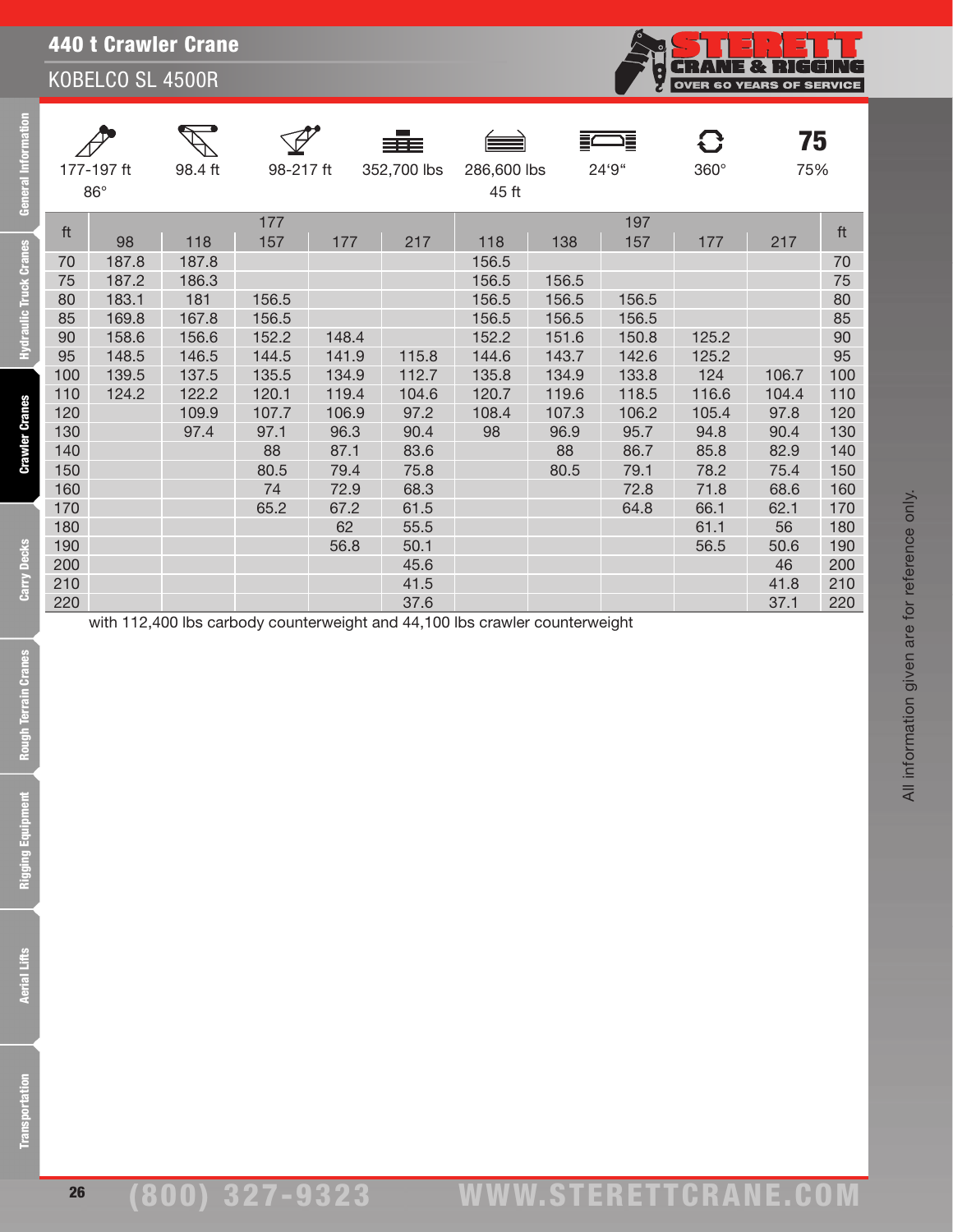NE & RI GGT.  $\lceil \cdot \rceil$ G OVER 60 YEARS OF SERVICE

KOBELCO SL 4500R

Transportation Aerial Lifts Rigging Equipment Rough Terrain Cranes Carry Decks Crawler Cranes Hydraulic Truck Cranes General Information

**Rough Terrain Cranes** 

**Rigging Equipment** 

**Aerial Lifts** 

**Transportation** 

|     |            |         |            |       | ≡≡≡         |             |       | 這     | 8           | 75   |     | <b>General Information</b>    |
|-----|------------|---------|------------|-------|-------------|-------------|-------|-------|-------------|------|-----|-------------------------------|
|     | 217-236 ft | 98.4 ft | 118-217 ft |       | 352,700 lbs | 286,600 lbs |       | 24'9" | $360^\circ$ | 75%  |     |                               |
|     | $86^\circ$ |         |            |       |             | 45 ft       |       |       |             |      |     |                               |
| ft  |            |         | 217        |       |             |             |       | 236   |             |      | ft  |                               |
|     | 118        | 138     | 157        | 177   | 217         | 118         | 138   | 157   | 177         | 217  |     |                               |
| 70  | 156.5      |         |            |       |             |             |       |       |             |      | 70  | <b>Hydraulic Truck Cranes</b> |
| 75  | 156.5      | 156.5   |            |       |             | 156.5       | 144.4 |       |             |      | 75  |                               |
| 80  | 156.5      | 156.5   | 125.2      |       |             | 154.7       | 143.5 | 125.2 |             |      | 80  |                               |
| 85  | 156.5      | 156.5   | 125.2      |       |             | 147.4       | 140.1 | 125.2 |             |      | 85  |                               |
| 90  | 150.8      | 150.2   | 125.2      | 125.2 |             | 139.6       | 136.3 | 124.5 | 112.3       |      | 90  |                               |
| 95  | 142.7      | 141.9   | 125.2      | 125.2 |             | 132         | 131.1 | 121.2 | 109         |      | 95  |                               |
| 100 | 134        | 133.2   | 123.9      | 123.8 | 93.9        | 124.9       | 125   | 116.7 | 105.6       | 90.2 | 100 |                               |
| 110 | 118.9      | 118     | 115.8      | 115.3 | 93.9        | 112         | 112.4 | 108.8 | 98.7        | 88   | 110 |                               |
| 120 | 106.8      | 105.9   | 104.7      | 104   | 90.7        | 100.9       | 101.5 | 100.7 | 91.9        | 84.7 | 120 |                               |
| 130 | 96.4       | 95.6    | 94.2       | 93.5  | 86.2        | 90.7        | 91.9  | 92.5  | 85.5        | 80.4 | 130 | <b>Crawler Cranes</b>         |
| 140 |            | 86.7    | 85.4       | 84.5  | 80.5        |             | 83.3  | 84.3  | 79.4        | 75.4 | 140 |                               |
| 150 |            | 79.1    | 77.8       | 76.9  | 74          |             | 75.4  | 76.9  | 73.7        | 70.7 | 150 |                               |
| 160 |            |         | 71.5       | 70.6  | 67.7        |             |       | 70.3  | 68.6        | 65.9 | 160 |                               |
| 170 |            |         | 64.5       | 65    | 62          |             |       | 64.1  | 63.6        | 60.8 | 170 |                               |
| 180 |            |         |            | 60    | 56.6        |             |       |       | 58.8        | 55.4 | 180 |                               |
| 190 |            |         |            | 55.4  | 51          |             |       |       | 54.1        | 49.7 | 190 |                               |
| 200 |            |         |            |       | 46.1        |             |       |       |             | 42.7 | 200 | Carry Decks                   |
| 210 |            |         |            |       | 40.2        |             |       |       |             | 36.2 | 210 |                               |
| 220 |            |         |            |       | 33.8        |             |       |       |             |      | 220 |                               |

with 112,400 lbs carbody counterweight and 44,100 lbs crawler counterweight